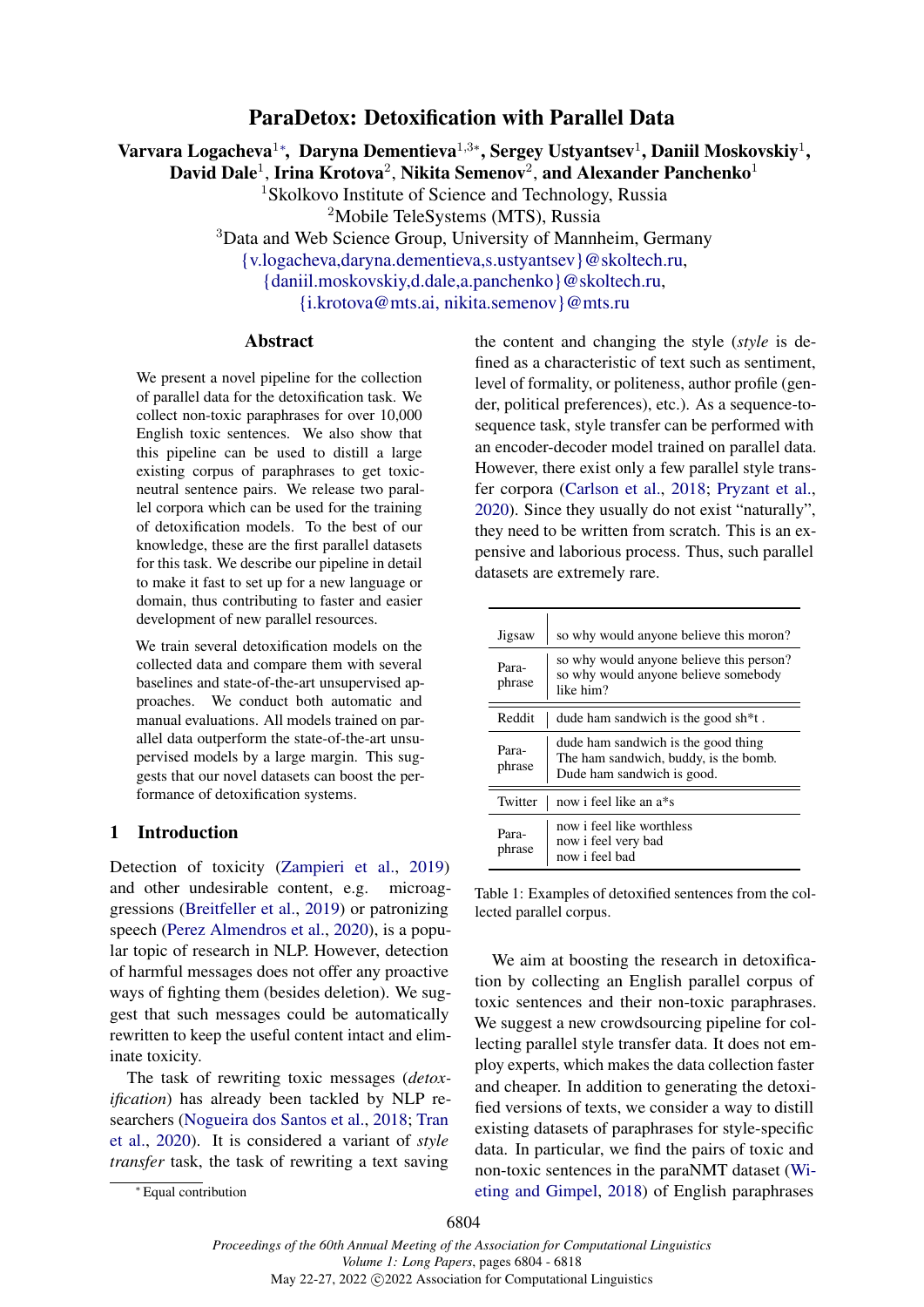and filter them using our crowdsourcing setup. The pipelines are described in detail to make them easy to replicate. Thus, we suggest that by reusing these pipelines the new parallel style transfer datasets can be collected in a fast and affordable way.

Finally, we validate the usefulness of our datasets by training detoxification models on them and comparing their performance with state-of-theart methods. Models trained on parallel data significantly outperform other models in terms of automatic metrics and human evaluation.

The contributions of our work are three-fold:

- We suggest a novel pipeline for collection of parallel data for the detoxification task,
- We use the pipeline to collect the first parallel detoxification dataset ParaDetox (see Table [1](#page-0-1) and Appendix [A\)](#page-12-0) and retrieve toxic-neutral pairs from **ParaNMT** corpus,<sup>[1](#page-1-0)</sup>
- Using collected data we train supervised detoxification models that yield SOTA results.

#### 2 Related Work

Style Transfer Datasets When collecting nonparallel style transfer corpora, style labels often already exist in the data (e.g. positive and negative reviews [\(Li et al.,](#page-10-4) [2018\)](#page-10-4)) or its source serves as a label (e.g. Twitter, academic texts, legal documents, etc.). Thus, data collection is reduced to fetching the texts from their sources, and the corpus size depends only on the available amount of text.

Conversely, parallel corpora are usually more difficult to get. There exist parallel style transfer datasets fetched from "naturally" available parallel sources: the Bible dataset [\(Carlson et al.,](#page-9-1) [2018\)](#page-9-1) features multiple translations of the Bible from different epochs, biased-to-neutral Wikipedia corpus [\(Pryzant et al.,](#page-10-3) [2020\)](#page-10-3) uses the information on article edits.

Besides these special cases, there exists a large style transfer dataset that was created from scratch. This is the GYAFC dataset [\(Rao and Tetreault,](#page-10-5) [2018\)](#page-10-5) of informal sentences and their formal versions written by crowd workers and reviewed by experts. Since toxic-neutral pairs also do not occur in the wild, we follow this data collection setup with a notable difference – we replace expert validation of crowdsourced sentences with crowd validation and additionally optimize the cost.

Style Transfer and Detoxification The vast majority of style transfer models (including detoxification models) are trained on non-parallel data. They can perform pointwise corrections of stylemarked words [\(Li et al.,](#page-10-4) [2018;](#page-10-4) [Wu et al.,](#page-11-2) [2019;](#page-11-2) [Malmi et al.,](#page-10-6) [2020\)](#page-10-6). Alternatively, some works train encoder-decoder models on non-parallel data and push decoder towards the target style using adversarial classifiers [\(Shen et al.,](#page-10-7) [2017;](#page-10-7) [Fu et al.,](#page-9-2) [2018\)](#page-9-2). As another way of fighting the lack of parallel data, researchers jointly train source-to-target and target-to-source style transfer models using reinforcement learning [\(Luo et al.,](#page-10-8) [2019\)](#page-10-8), amortized variational inference [\(He et al.,](#page-9-3) [2020\)](#page-9-3), or information from a style transfer classifier [\(Lee,](#page-10-9) [2020\)](#page-10-9).

Detoxification is usually formulated as style transfer from toxic to neutral (non-toxic) style, so it uses non-parallel datasets labeled for toxicity and considers toxic and neutral sentences as two subcorpora. [Laugier et al.](#page-10-10) [\(2021\)](#page-10-10) use the Jigsaw datasets [\(Jigsaw,](#page-9-4) [2018,](#page-9-4) [2019,](#page-9-5) [2020\)](#page-9-6) for training, [Nogueira dos Santos et al.](#page-10-1) [\(2018\)](#page-10-1) create their own toxicity-labelled datasets of sentences from Reddit and Twitter. Following them, we also fetch sentences for rewriting from these datasets.

Works on detoxification often rely on style transfer models tested on other domains. [Nogueira dos](#page-10-1) [Santos et al.](#page-10-1) [\(2018\)](#page-10-1) follow [Shen et al.](#page-10-7) [\(2017\)](#page-10-7) and [Fu et al.](#page-9-2) [\(2018\)](#page-9-2) and train an autoencoder with additional style classification and cycle-consistency losses. [Laugier et al.](#page-10-10) [\(2021\)](#page-10-10) perform a similar finetuning of T5 as a denoising autoencoder. [Tran et al.](#page-10-2) [\(2020\)](#page-10-2) apply pointwise corrections approach similar to that of [Wu et al.](#page-11-2) [\(2019\)](#page-11-2) and then improve the fluency of a text with a seq2seq model. Likewise, [Dale et al.](#page-9-7) [\(2021\)](#page-9-7) use a masked language model to perform pointwise edits of toxic sentences. They also suggest an alternative model which enhances a style-agnostic seq2seq model with style-informed language models which reweigh the seq2seq hypotheses with respect to the desired style.

When the parallel data is available, the majority of researchers use Machine Translation tools [\(Bri](#page-9-8)[akou et al.,](#page-9-8) [2021\)](#page-9-8) and pre-trained language models [\(Zhang et al.,](#page-11-3) [2020\)](#page-11-3) to perform style transfer. We follow this practice by fine-tuning BART model [\(Lewis et al.,](#page-10-11) [2020\)](#page-10-11) on our data.

#### 3 Data Collection Pipeline

Our goal is to yield pairs of sentences that have the same meanings and are contrasted in terms of

<span id="page-1-0"></span><sup>&</sup>lt;sup>1</sup>Our datasets and code of experiments is available online: <https://github.com/skoltech-nlp/paradetox>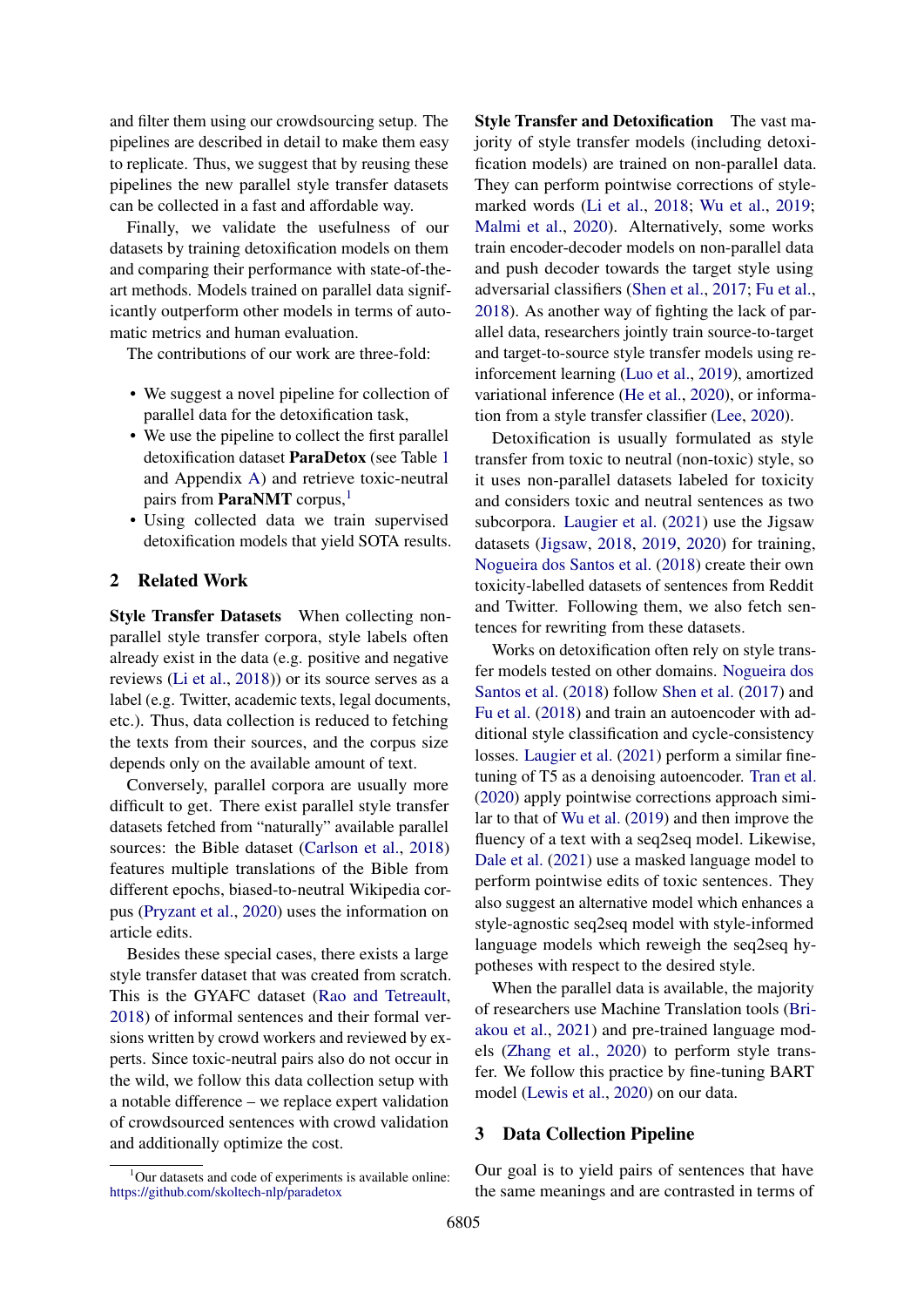<span id="page-2-1"></span>

| Rewrite this text so that it does not sound<br>offensive and its meaning stays the same |  |  |  |
|-----------------------------------------------------------------------------------------|--|--|--|
| You realize that's stupid, don't you?                                                   |  |  |  |
| Your text                                                                               |  |  |  |
| I can't rewrite the text                                                                |  |  |  |
| The text is meaningless                                                                 |  |  |  |
| The text is not offensive                                                               |  |  |  |
| Removing the offense will change<br>the meaning                                         |  |  |  |
| ur reason<br>Other                                                                      |  |  |  |

Figure 1: Interface of Task 1 (paraphrases generation).

offensiveness — one of the sentences is toxic and the other is neutral. We consider two scenarios: the manual rewriting of toxic sentences into neutral ones and the selection of toxic-neutral pairs from existing paraphrases. Unlike a similar work of [Rao](#page-10-5) [and Tetreault](#page-10-5) [\(2018\)](#page-10-5), we hire crowd workers not only for the generation of paraphrases but also for their validation, which reduces both time and cost.

### 3.1 Crowdsourcing Tasks

We ask crowd workers to generate paraphrases and then evaluate them for content preservation and toxicity. Each task is implemented as a separate crowdsourcing project. We use the crowdsourcing platform Yandex.Toloka.[2](#page-2-0)

Task 1: Generation of Paraphrases The first crowdsourcing task asks users to eliminate toxicity in a given sentence while keeping the content (see the task interface in Figure [1\)](#page-2-1). However, it is not always possible. Some sentences cannot be detoxified, because they do not contain toxicity or because they are meaningless. Moreover, in some cases toxicity cannot be removed. Consider the examples:

- *Are you that dumb you can't figure it out?*
- *I've finally understood that wiki is nothing but a bunch of American racists.*

Not only the form but also the content of the messages are offensive, so trying to detoxify them would inevitably lead to a substantial change of sense. We prefer not to include such cases in the parallel dataset.

<span id="page-2-2"></span>

| Do these sentences mean the same?     |  |  |  |  |
|---------------------------------------|--|--|--|--|
| You realize that's stupid, don't you? |  |  |  |  |
| Do you realize that's wrong?          |  |  |  |  |
| $\bigcap$ Yes $\bigcap$<br>Nο         |  |  |  |  |
|                                       |  |  |  |  |

Figure 2: Interface of Task 2 (evaluation of content match).

If workers have to detoxify all inputs without a possibility to skip them, a large proportion of the generated paraphrases will be of low quality. Thus, we add the control "I can't rewrite the text" and optional controls to indicate the reasons.

Task 2: Content Preservation Check We show users the generated paraphrases along with their original variants and ask them to indicate if they have close meanings. Besides ensuring content preservation, this task implicitly filters out senseless outputs, because they do not keep the original content. The task interface is shown in Figure [2.](#page-2-2)

Task 3: Toxicity Check Finally, we check if the workers succeeded in removing toxicity. We ask users to indicate if the paraphrases contain any offense or swear words (see Figure [3\)](#page-3-0).

In addition to filtering out unsuitable paraphrases, we use Tasks 2 and 3 for paying for Task 1. We accept or reject the generated paraphrases based on the labels they get in Tasks 2 and 3.

### 3.2 Pipelines

Generation Pipeline To yield a parallel dataset, we first need to get toxic sentences for rewriting. We fetch them from corpora labeled for toxicity and additionally filter them with a toxicity classifier (described in Section [3.3\)](#page-3-1). The overall data collection pipeline (see Figure [4\)](#page-4-0) is as follows:

- Select toxic sentences for rewriting,
- Feed the sentences to Task 1,
- Feed the paraphrases generated in Task 1 to Task 2,
- Feed the paraphrases which passed Task 2 to Task 3,
- Pay for paraphrases from Task 1, if they passed checks in Task 2 and Task 3,
- Pay for "I can't rewrite" answers in Task 1 if two or more workers agreed on them.

<span id="page-2-0"></span><sup>2</sup> <https://toloka.yandex.com>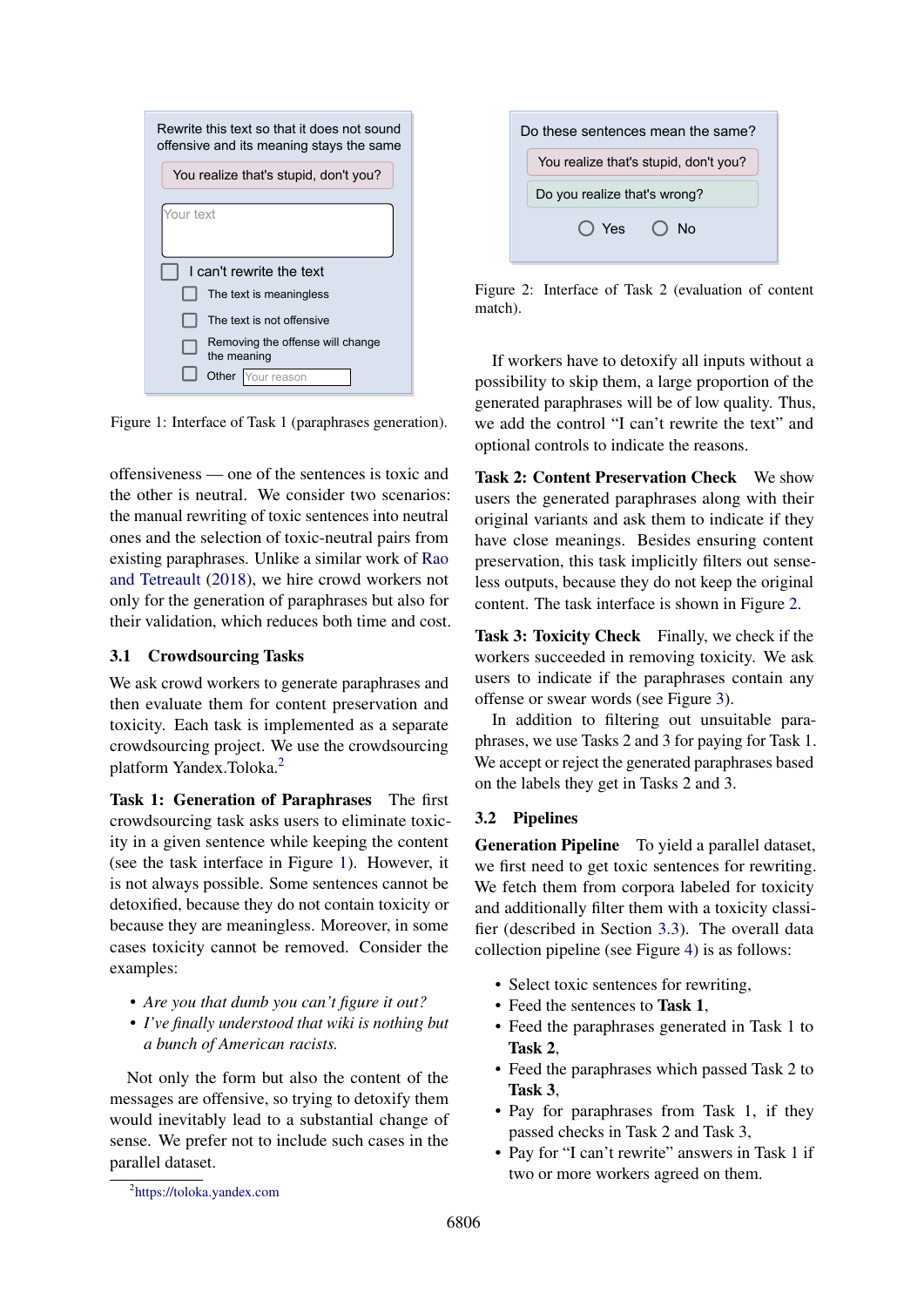<span id="page-3-0"></span>

Figure 3: Interface of Task 3 (evaluation of toxicity).

Retrieval Pipeline The generation pipeline can be used for cases when no parallel data is available. However, we suggest that a sufficiently large parallel corpus of paraphrases can contain pairs of sentences belonging to different styles, and it is possible to distill such corpus into a style transfer dataset. We check this hypothesis for the toxic and neutral styles on the ParaNMT dataset [\(Wieting](#page-11-1) [and Gimpel,](#page-11-1) [2018\)](#page-11-1).

We partially reuse the previously described setup. We do not need Task 1 since both toxic and neutral sentences are already available. However, we run Task 3 twice, because we need to check both parts of the pair for toxicity. Analogously to the generation pipeline, we use a toxicity classifier to pre-select pairs of sentences where one sentence is toxic and the other one is neutral. The parallel data retrieval pipeline is shown in Figure [5.](#page-4-1) It is simpler because Tasks 2 and 3 do not serve for paying for the generated paraphrases and are only used for data filtering. The pipeline is as follows:

- Select a pair of sentences (toxic and non-toxic) from the parallel data,
- Feed the toxic sentence candidate to Task 3 to make sure it is toxic,
- Feed the neutral sentence candidate to Task 3 to make sure it is non-toxic,
- Feed both sentences to Task 2 to check if their content matches.

### <span id="page-3-1"></span>3.3 Crowdsourcing Settings

Preprocessing To pre-select toxic sentences, we need a toxicity classifier. We fine-tune a RoBERTa model [\(Liu et al.,](#page-10-12)  $2019$ )<sup>[3](#page-3-2)</sup> on half of the three merged Jigsaw datasets [\(Jigsaw,](#page-9-4) [2018,](#page-9-4) [2019,](#page-9-5) [2020\)](#page-9-6) (1 million sentences) and get a classifier which yields the  $F_1$ -score of 0.76 on the Jigsaw test set [\(Jigsaw,](#page-9-4) [2018\)](#page-9-4). We consider a sentence toxic if the classifier confidence is above 0.8. To make the sentences easier for reading and rewriting, we choose the ones consisting of 5 to 20 tokens. For the retrieval pipeline, we also select parallel sentences with the cosine similarity of embeddings between 0.65 and 0.8. The similarity scores were provided as a part of ParaNMT dataset, the embeddings come from the PARAGRAM-PHRASE model [\(Wieting et al.,](#page-10-13) [2016\)](#page-10-13). Based on a manual validation, sentences with lower similarity are often not exact paraphrases, and too-similar sentences are either both toxic or both non-toxic.

Quality Control To perform paid tasks, users need to pass *training* and *exam* sets of tasks. Each of them has a corresponding *skill* – the percentage of correct answers. It is assigned to a user upon completing training or exam and serves for filtering out low-performing users. Besides that, users are occasionally given control questions during labeling. They serve for computing the *labeling skill* which can be used for banning low-performing and rewarding well-performing workers. The overall training and control pipeline is shown in Figure [6.](#page-4-2) It is used in Tasks 2 and 3.

In Task 1 we perform different quality control. We ban users who submit answers which are: (i) a copy of the input, (ii) too short  $(< 3$  tokens) or too long (more than doubled original length), (iii) contain too many rare words or non-words. The latter condition is checked as follows. We compute the ratio of the number of whitespace-separated tokens and the number of tokens identified by the BPE tokeniser [\(Sennrich et al.,](#page-10-14)  $2016$ ).<sup>[4](#page-3-3)</sup> The rationale behind this check is that the BPE tokenizer tends to divide rare words into multiple tokens. If the number of BPE tokens in a sentence is two times more than the number of regular tokens, it might indicate the presence of non-words. We filter out these answers and ban users who produce them.

In addition to that, we ban malicious workers using built-in Yandex.Toloka tools: (i) captcha, (ii) number of skipped questions — we ban users who skip 10 task pages in a row, and (iii) **task** completion time — we ban those who accomplish tasks too fast (this usually means that they choose a random answer without reading).

Payment In Yandex.Toloka, a worker is paid for a page that can have multiple tasks (the number is set by customer). In Task 1, a page contains 5 tasks and costs \$0.02. In Tasks 2 and 3, we pay \$0.02

<span id="page-3-2"></span><sup>3</sup> <https://huggingface.co/roberta-large>

<span id="page-3-3"></span><sup>&</sup>lt;sup>4</sup>We use the tokenizer of the BERT base uncased model [\(https://huggingface.co/bert-base-uncased\)](https://huggingface.co/bert-base-uncased)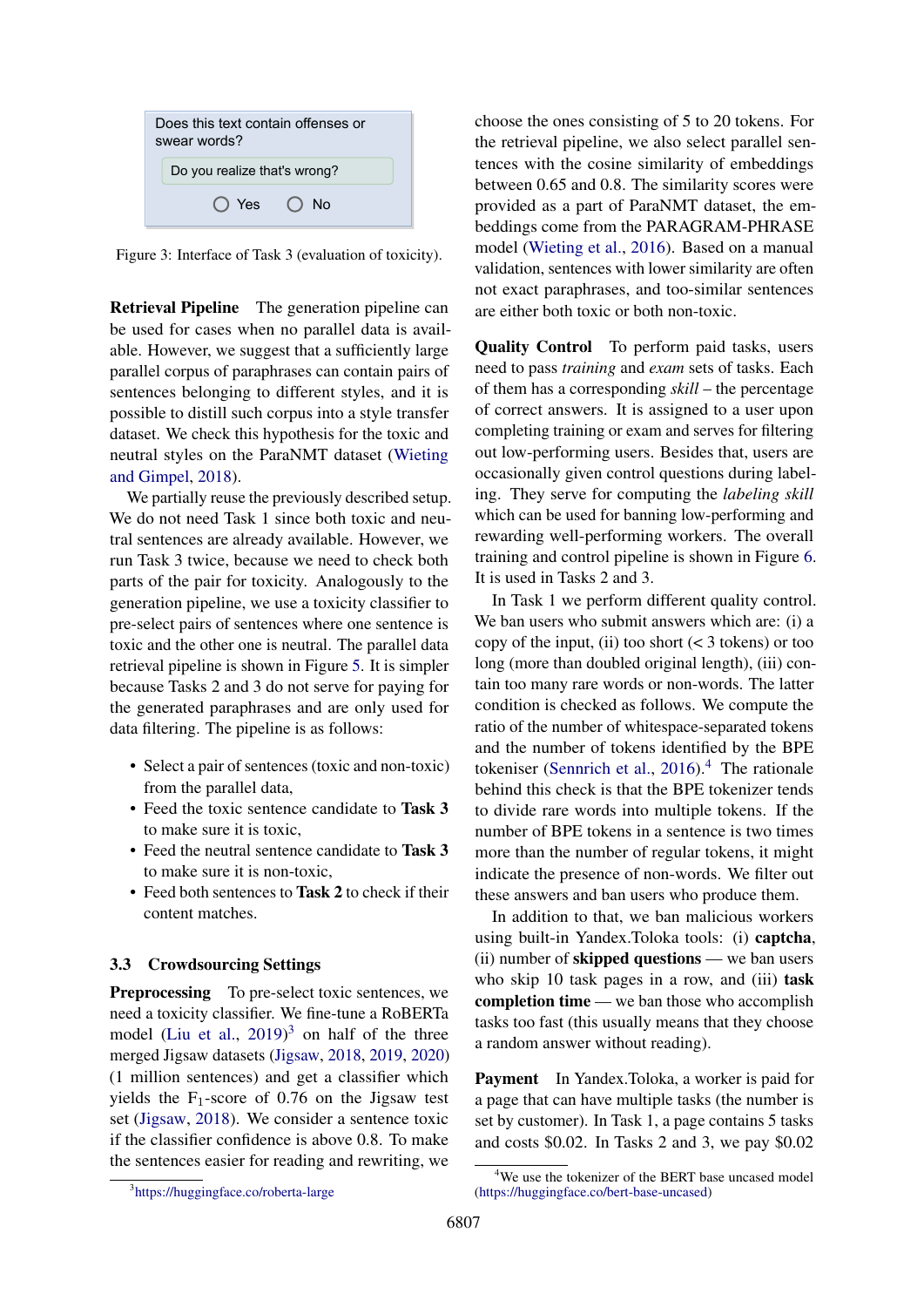<span id="page-4-0"></span>

Figure 4: The pipeline of crowdsourcing for generation of detoxifying paraphrases.

<span id="page-4-1"></span>

Figure 5: The retrieval pipeline.

<span id="page-4-2"></span>

Figure 6: Training and quality control pipeline for Tasks 2 and 3.

and \$0.01, respectively, for 12 tasks. In addition to that, in these tasks, we use skill-based payment. If a worker has the *labeling skill* of above 90%, the payment is increased to \$0.03 (Task 2) and \$0.02 (Task 3).

Tasks 2 and 3 are paid instantly, whereas in Task 1 we check the paraphrases before paying. If a worker indicated that a sentence cannot be paraphrased, we pay for this answer only if at least one other worker agreed with that. If a worker typed in a paraphrase, we send it to Tasks 2 and 3 and pay only for the ones approved by both tasks. The payment procedure is shown in Figure [4.](#page-4-0)

Postprocessing To ensure the correctness of labeling, we ask several workers to label each example. In Task 1, this gives us multiple paraphrases and also verifies the "I can't rewrite" answers. For Tasks 2 and 3, we compute the final label using the Dawid-Skene aggregation method [\(Dawid and](#page-9-9) [Skene,](#page-9-9) [1979\)](#page-9-9) which defines the true label iteratively giving more weight to the answers of workers who agree with other workers more often. The number of people to label an example ranges from 3 to 5 depending on the workers' agreement.

Dawid-Skene aggregation returns the final label and its confidence. To improve the quality of the data, we accept only labels with the confidence of over 90% and do not include the rest in the final data.

#### 3.4 The Pipeline Scalability

The Yandex.Toloka platform has an interface in English and workers from a large number of countries. Workers can be filtered by their location and asked to pass built-in language tests (available for many languages) to ensure the knowledge of a particular language. This enables the use of Toloka for the creation of NLP resources in many languages.

In our work, crowd workers manually rephrase sentences from non-parallel datasets. The pipeline does not require any specific data format and can be applied to any text. The only prerequisites are to define the source and target styles and to formulate the task of transferring between them. Thus, we believe that the pipeline is suitable for creating parallel datasets for any other style transfer tasks, at least those which have non-parallel datasets and clear definitions of style (positive  $\leftrightarrow$  negative, com $plex \leftrightarrow simple$ , impolite  $\leftrightarrow$  polite, etc.).

We should admit that our pipeline suggests the availability of (non-parallel) datasets in the chosen styles or at least publicly available sources of such data (e.g. social networks, question answering platforms). However, this is also a prerequisite for any style transfer model trained on non-parallel data. Therefore, any work on style transfer suggests that there exists enough data in the chosen style pair and language. This should not be considered a specific limitation of the pipeline.

#### 4 Data Analysis

We collected **ParaDetox** – a parallel detoxification dataset with 1–3 paraphrases for over 12,000 toxic sentences. We also manually filtered ParaNMT dataset and get 1,400 toxic-neutral pairs.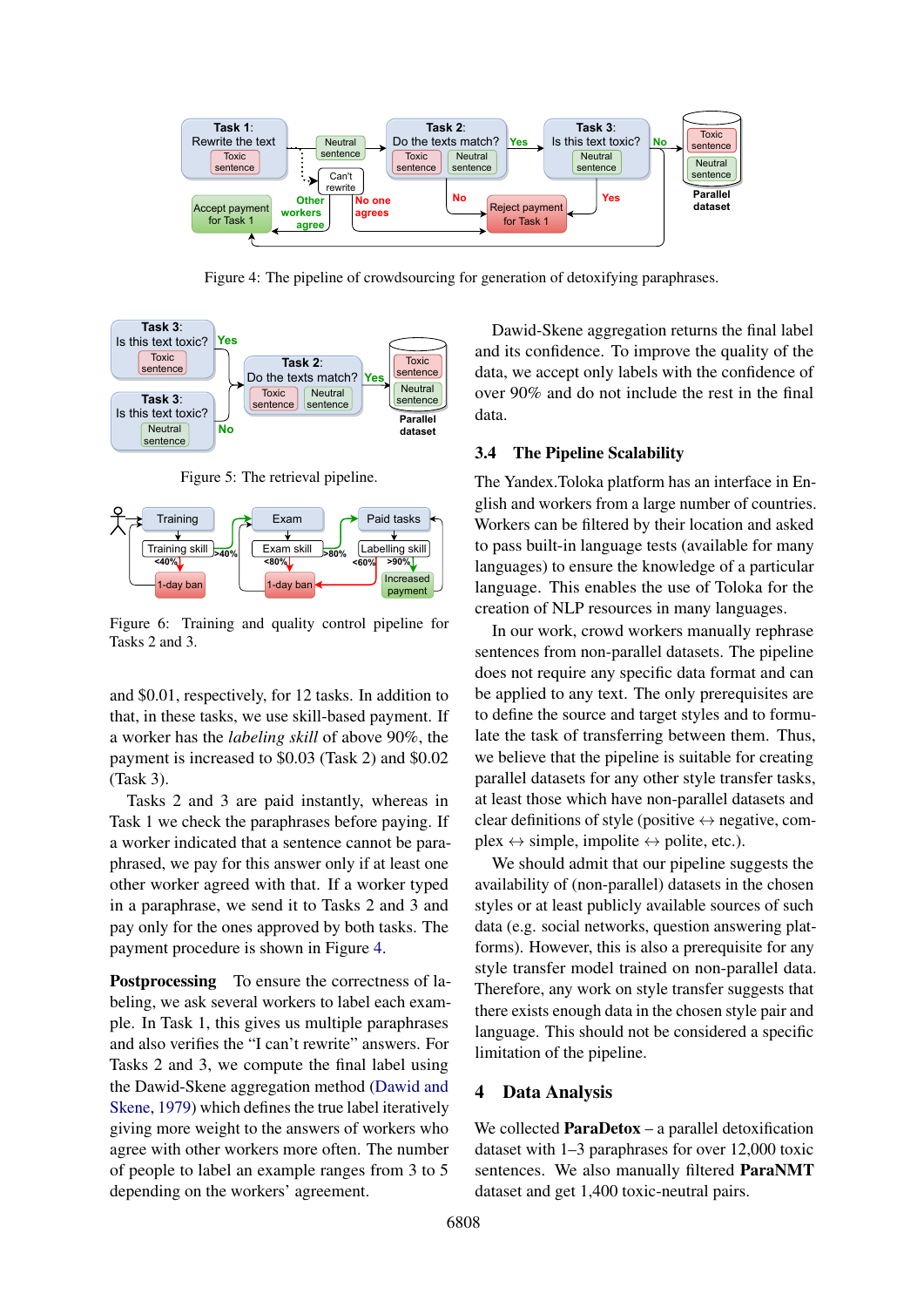#### 4.1 ParaDetox: Generated Paraphrases

We fetched toxic sentences from three sources: Jigsaw dataset of toxic sentences [\(Jigsaw,](#page-9-4) [2018\)](#page-9-4), Reddit and Twitter datasets used by [Nogueira dos](#page-10-1) [Santos et al.](#page-10-1) [\(2018\)](#page-10-1). We selected 7,000 toxic sentences from each source and gave each of the sentences for paraphrasing to 3 workers. We get paraphrases for 12,610 toxic sentences (on average 1.66 paraphrases per sentence), 20,437 paraphrases total. Running 1,000 input sentences through the pipeline costs \$41.2, and the cost of one output sample is \$0.07. The overall cost of the dataset is \$811.55. We give them examples of sentences in Appendix [A.](#page-12-0) In addition to that, we provide some samples which could not be detoxified in Appendix [C.](#page-14-0) The statistics of the paraphrases written by crowd workers are presented in Table [2.](#page-6-0)

The distribution of sentences from different datasets in the final data is not equal. Jigsaw turned out to be the most difficult to paraphrase. Fewer sentences from it are successfully paraphrased, making it the most expensive part of the collected corpus (\$0.08 per sample). Figure [7](#page-5-0) shows that the number of untransferable sentences in the Jigsaw dataset is larger than that of other corpora.

<span id="page-5-0"></span>

Figure 7: Number of paraphrases per input.

Out of all crowdsourced paraphrases, only a small part was of high quality. We plot the percentage of paraphrases which were filtered out by content and toxicity checks in Figure [8.](#page-5-1) It also corroborates the difficulty of the Jigsaw dataset. While the overall number of generated paraphrases was slightly higher for it, much more of them were discarded.

<span id="page-5-1"></span>

Figure 8: Data filtering output.

#### 4.2 Analysis of Edits

Although we did not give any special instructions to workers about editing, they often followed the minimal editing principle, making 1.36 changes per sentence on average. A change is deletion, insertion, or rewriting of a word or multiple adjacent words. Many of the changes are supposedly deletions because the average sentence length drops from 12.1 to 10.4 words after editing.

The nature of editing differs for the three datasets. We compute the percentage of edits which consisted of removing the most common swear words or replacing them with neutral words. We first define the differences between the original and transformed string with the difflib Python library and then compute the percentage of differences that consist in editing swear words and other (non-offensive) words. We use a small manually compiled list of swear words which includes words *f\*ck*, *sh\*t*, *a\*s*, *b\*tch*, *d\*mn* and their variants. Table [3](#page-6-1) shows that the deletion or replacements of the most common swearing constituted a large part of all edits for Reddit and Twitter datasets (22% and 30%), while for Jigsaw it was only 3%.

Another surprisingly common type of editing is the normalization of sentences. The users often fixed casing, punctuation, typos (e.g. *dont* → *don't, there's*  $\rightarrow$  *there is*). They also tended to replace colloquial phrases with more formal and standard language. Finally, some users overcorrected the sentences. For example, they replaced neutral words such as *dead*, *murder*, *penis* with euphemisms. This tendency indicates that workers consider any sensitive topic to be inappropriate content and try to avoid it as much as possible.

#### 4.3 ParaNMT: Existing Paraphrases

Our automatic filtering of ParaNMT for content yields 500,000 potentially detoxifying sentence pairs, which is 1% of the corpus. We then sample 6,000 random pairs from this list and ask workers to evaluate them for toxicity and content preservation. This leaves with 1,393 sentences, meaning that around 23% of the pre-selected sentence pairs were approved (for ParaDetox we get paraphrases for 61% input sentences). Thus, although the cost per 1,000 inputs is much lower than that of generating the paraphrases, the cost per output sample is the same as that of generated paraphrases.

ParaNMT dataset is different from ParaDetox. First, each sentence has only one paraphrase. These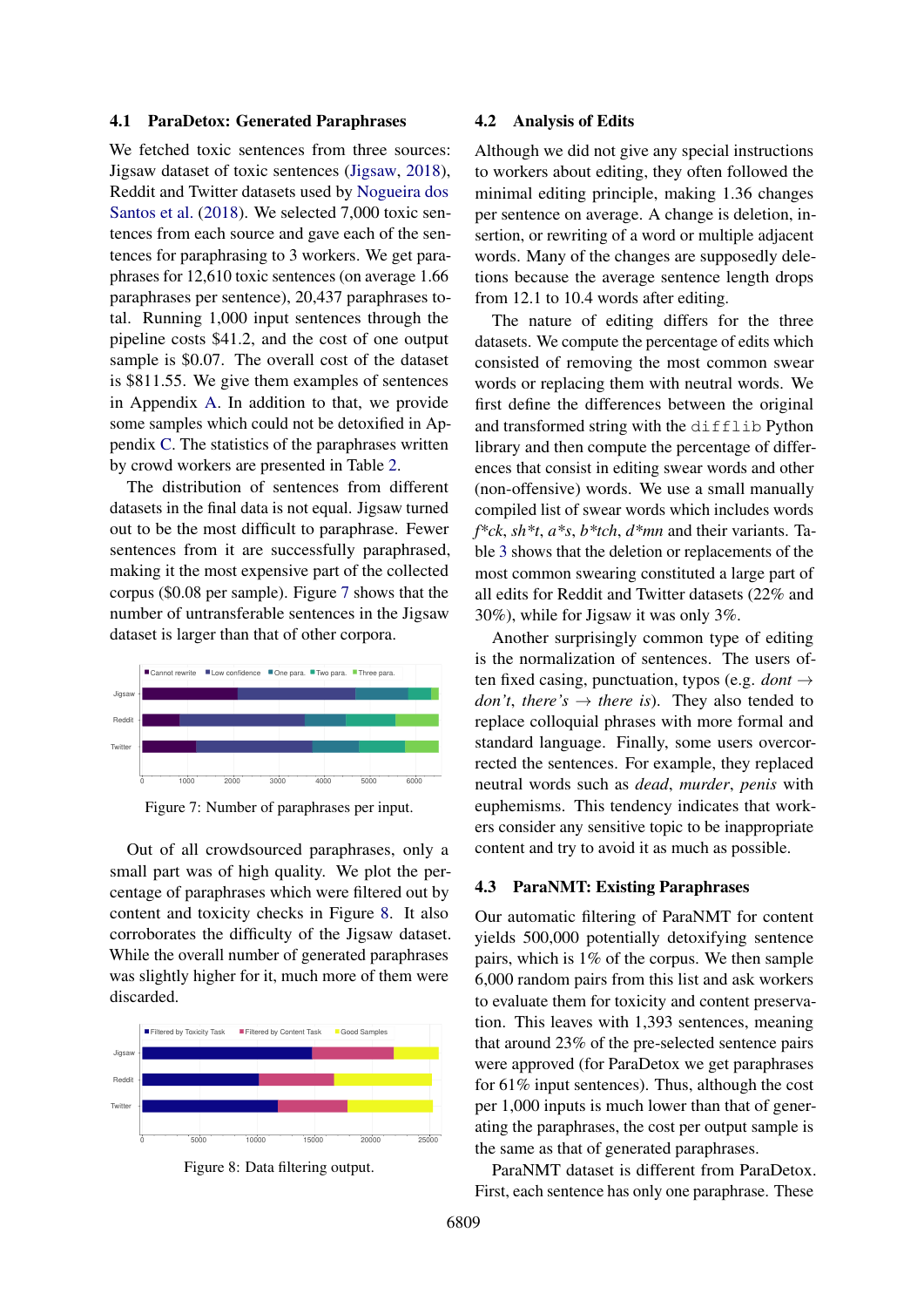<span id="page-6-0"></span>

| Source<br>Dataset              | Input<br><b>Samples</b> | Unique<br>Inputs<br>Paraphrased | Paraphrases<br>per Inputs | Paraphrases<br>Total                     | Edits per<br>sample | Sample<br>length (tokens)<br>toxic/neutral | Cost per<br>1.000<br>inputs | Cost per<br>unique<br>sample |
|--------------------------------|-------------------------|---------------------------------|---------------------------|------------------------------------------|---------------------|--------------------------------------------|-----------------------------|------------------------------|
|                                |                         |                                 |                           | <b>ParaDetox</b> (Generated paraphrases) |                     |                                            |                             |                              |
| Jigsaw                         | 7.000                   | 3.054                           | 1.34                      | 4.082                                    | 1.32                | 12.0/10.4                                  | \$36.65                     | \$0.08                       |
| Reddit                         | 7.000                   | 4.947                           | 1.75                      | 8.681                                    | 1.34                | 12.4/10.7                                  | \$47.77                     | \$0.06                       |
| Twitter                        | 7.000                   | 4.609                           | 1.55                      | 7.674                                    | 1.4                 | 11.9/10.1                                  | \$42.30                     | \$0.06                       |
| Total                          | 21,000                  | 12.610                          | 1.62                      | 20.437                                   | 1.36                | 12.1 / 10.4                                | \$41.18                     | \$0.07                       |
| ParaNMT (Existing paraphrases) |                         |                                 |                           |                                          |                     |                                            |                             |                              |
| ParaNMT                        | 6.000                   |                                 |                           | 1,393                                    | 2.54                | 12.7/11.7                                  | \$17.40                     | \$0.08                       |

Table 2: Statistics of the crowdsourcing experiments and final datasets.

<span id="page-6-1"></span>

|                                   | Swear words   Other phrases |                                                                                                                                                          |  |  |  |
|-----------------------------------|-----------------------------|----------------------------------------------------------------------------------------------------------------------------------------------------------|--|--|--|
| Dataset                           |                             | $ $ Del Rep $ $ Del Rep Ins                                                                                                                              |  |  |  |
| Jigsaw                            |                             | $\begin{array}{ l cccc } 2.3\% & 0.6\% & 30\% & 60\% & 6.8\% \\ 19\% & 9.1\% & 26\% & 41\% & 5.7\% \\ 15\% & 7.1\% & 23\% & 47\% & 8.2\% \\ \end{array}$ |  |  |  |
| Reddit                            |                             |                                                                                                                                                          |  |  |  |
| Twitter                           |                             |                                                                                                                                                          |  |  |  |
| ParaNMT   1.6% 1.2%   19% 64% 14% |                             |                                                                                                                                                          |  |  |  |

Table 3: Percentage of common swear words (f\*ck, sh\*t, a\*s and their common variants) and other words Deleted, Replaced, or Inserted by crowd workers.

paraphrases were not gained via manual editing but via a chain of translation models. Thus, neutral sentences are less similar to the toxic sentences, and the edits are more diverse, which makes it more similar to Jigsaw dataset (see Table [3\)](#page-6-1).

## 5 Evaluation

To evaluate the collected corpora, we use them to train several supervised detoxification models. We separate the ParaDetox dataset into training and test parts (11,939 and 671 sentence pairs, respectively). The test sentences have one reference per sentence. We manually validate the test set to exclude the appearance of non-detoxifiable sentences or sentences which stayed toxic after rewriting (we need to verify that since the corpus was generated via crowdsourcing only). We do not use the test set neither for training nor for parameter selection of the models.

### 5.1 Models

We fine-tune a Transformer-based generation model BART [\(Lewis et al.,](#page-10-11) [2020\)](#page-10-11) [5](#page-6-2) on our data. We test BART trained on the following datasets:

- ParaDetox our full crowdsourced dataset.
- ParaDetox-unique a subset of ParaDetox where each toxic sentence has only one paraphrase (selected randomly).
- ParaDetox-1000 1,000 samples from the crowdsourced dataset (distributed evenly across data sources, each toxic sample has multiple non-toxic variants).
- ParaNMT filtered ParaNMT corpus, auto stands for automatically filtered 500,000 samples, manual are 1,393 manually selected sentence pairs.

We train BART for 10,000 epochs with the learning rate of 3e-5 and the number of gradient accumulation steps set to 1. The other parameters are set to their default values.

We also compare our models to other style transfer approaches:

- Duplicate (baseline) copy of the input,
- Delete (baseline) deletion of swear words,
- BART-zero-shot (baseline) BART model with no additional training.
- Mask&Infill [\(Wu et al.,](#page-11-2) [2019\)](#page-11-2) BERT-based pointwise editing model,
- Delete-Retrieve-Generate models [\(Li et al.,](#page-10-4) [2018\)](#page-10-4): DRG-Template (replacement of toxic words with similar neutral words) and DRG-Retrieve (retrieval of non-toxic sentences with the similar sense) varieties.
- DLSM [\(He et al.,](#page-9-3) [2020\)](#page-9-3) encoder-decoder model that uses amortised variational inference,
- SST [\(Lee,](#page-10-9) [2020\)](#page-10-9) encoder-decoder model with the cross-entropy of a pretrained style classifier as an additional discriminative loss.
- CondBERT [\(Dale et al.,](#page-9-7) [2021\)](#page-9-7) BERT-based model with extra style and content control,

<span id="page-6-2"></span><sup>&</sup>lt;sup>5</sup>We use model <https://huggingface.co/facebook/bart-base>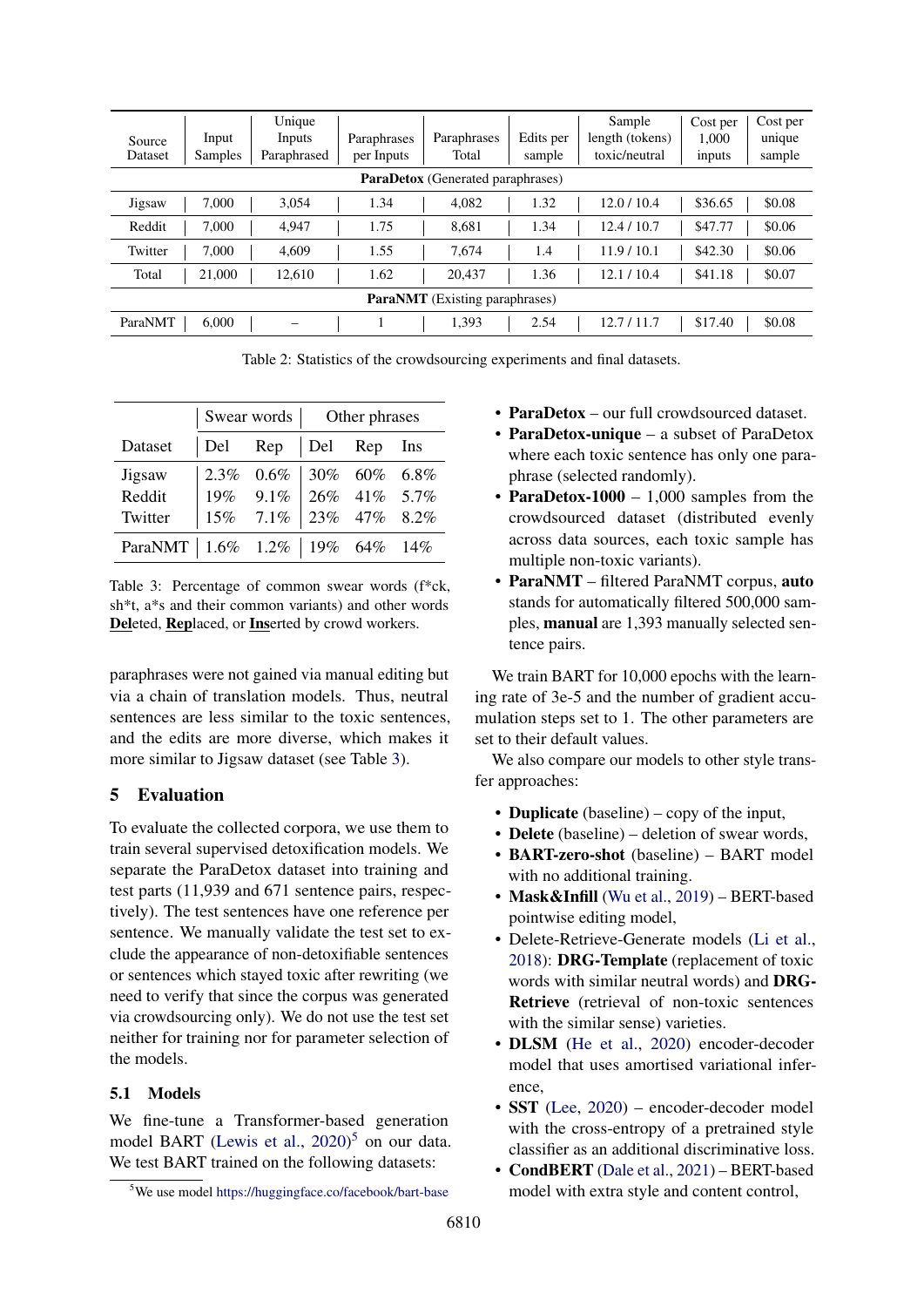• ParaGeDi [\(Dale et al.,](#page-9-7) [2021\)](#page-9-7) – a model which enhances a paraphraser with style-informed LMs which re-weigh its output.

#### 5.2 Metrics

We compute the BLEU score on the test set. In addition to that, we perform automatic referencefree evaluation which is used in many style transfer works. Namely, we evaluate:

- *Style accuracy* (**STA**) percentage of nontoxic outputs identified by a style classifier. We use a classifier from Section [3.3](#page-3-1) trained on a different half of Jigsaw data.
- *Content preservation* (SIM) cosine similarity between the embeddings of the original text and the output computed with the model of [Wieting et al.](#page-11-4) [\(2019\)](#page-11-4). This model is trained on paraphrase pairs extracted from ParaNMT corpus. The model's training objective is to yield embeddings such that the similarity of embeddings of paraphrases is higher than the similarity between sentences that are not paraphrases.
- *Fluency* (**FL**) percentage of fluent sentences identified by a RoBERTa-based classifier of linguistic acceptability trained on the CoLA dataset [\(Warstadt et al.,](#page-10-15) [2019\)](#page-10-15).

<span id="page-7-0"></span>

|                                                 | BLEU                              | STA       | SIM  | FL   | J    |
|-------------------------------------------------|-----------------------------------|-----------|------|------|------|
| Human reference                                 | 100.0                             | 0.96<br>Ш | 0.77 | 0.88 | 0.66 |
|                                                 | Baselines and SOTA (unsupervised) |           |      |      |      |
| Delete                                          | 61.24                             | 0.81      | 0.93 | 0.64 | 0.46 |
| Duplicate                                       | 53.86                             | 0.02      | 1.0  | 0.91 | 0.02 |
| DRG-Template                                    | 53.86                             | 0.90      | 0.82 | 0.69 | 0.51 |
| BART-zero-shot                                  | 53.64                             | 0.01      | 0.99 | 0.92 | 0.01 |
| Mask&Infill                                     | 52.47                             | 0.91      | 0.82 | 0.63 | 0.48 |
| CondBERT                                        | 42.45                             | 0.98      | 0.77 | 0.82 | 0.62 |
| SST                                             | 30.20                             | 0.86      | 0.57 | 0.19 | 0.10 |
| ParaGeDi                                        | 25.39                             | 0.99      | 0.71 | 0.88 | 0.62 |
| <b>DLSM</b>                                     | 21.13                             | 0.76      | 0.76 | 0.52 | 0.25 |
| <b>DRG-Retrieve</b>                             | 4.74                              | 0.97      | 0.36 | 0.86 | 0.31 |
| BART on parallel data (supervised) – our models |                                   |           |      |      |      |
| ParaDetox                                       | 64.53                             | 0.89      | 0.86 | 0.89 | 0.68 |
| ParaDetox-unique                                | 64.58                             | 0.87      | 0.87 | 0.88 | 0.65 |
| ParaDetox-1000                                  | 63.26                             | 0.83      | 0.86 | 0.90 | 0.62 |
| ParaNMT-man                                     | 46.58                             | 0.76      | 0.81 | 0.93 | 0.55 |
| ParaNMT-auto                                    | 43.30                             | 0.62      | 0.85 | 0.94 | 0.48 |

Table 4: Automatic evaluation of detoxification models. Numbers in bold indicate the best results. Rows in gray indicate the baselines.

We compute the final joint metric  $J$ ) as the multiplication of the three individual metrics.

Since the automatic evaluation can be unreliable, we evaluate some models manually. We randomly select 200 sentences from the test set and ask assessors to evaluate them along the same three parameters: style accuracy  $(\text{STA}_m)$ , content preservation  $(SIM<sub>m</sub>)$ , and fluency  $(FL<sub>m</sub>)$ . All parameters can take values of 1 (good) and 0 (bad). We also report the joint metric  $J_m$  which is the percentage of sentences whose  $\text{STA}_m$ ,  $\text{SIM}_m$ , and  $\text{FL}_m$  are 1.

The evaluation was conducted by 6 NLP researchers with a good command of English. Each sample was evaluated by 3 assessors. The interannotator agreement (Krippendorff's  $α$ ) reaches 0.64 ( $\text{STA}_m$ ), 0.67 ( $\text{SIM}_m$ ), and 0.68 ( $\text{FL}_m$ ).

### 5.3 Results

Automatic Evaluation Table [4](#page-7-0) shows the automatic scores of all tested models. Our BART models trained on ParaDetox outperform other systems in terms of BLEU and J. The much lower scores of BART-zero-shot confirm that this success is due to fine-tuning and not the innate ability of BART. The majority of unsupervised SOTA approaches are not only worse than BART but also perform below the "change nothing" baseline. The closest competitor of our models is the Delete model. This can be explained by the fact that crowd workers often only remove or replaced swear words which is what the Delete model does.

When comparing models trained on supervised data, we can see that BART does not benefit from multiple detoxifications per sentence, its performance is the same when trained on ParaDetox and ParaDetox-unique. On the other hand, manual filtering of ParaNMT is beneficial, it increases the quality of BART trained on it, although the number of training sentences drops from 500,000 to 1,400.

We also check which amount of data is sufficient for a high detoxification quality. We train the BART model on subsets of ParaDetox of different sizes. Figure [9](#page-8-0) and the performance of ParaDetox-1000 model (Table [4\)](#page-7-0) show that 1,000 training samples is enough to get a good detoxification. While SIM and FL are already high for vanilla BART (see BART-zero-shot model), STA can be improved with only a few parallel examples. This suggests that style transfer does not need large parallel corpora, making our pipeline more useful for other style transfer tasks. However, this is the result of the automatic evaluation, which as we show below is not always reliable. It needs extra investigation.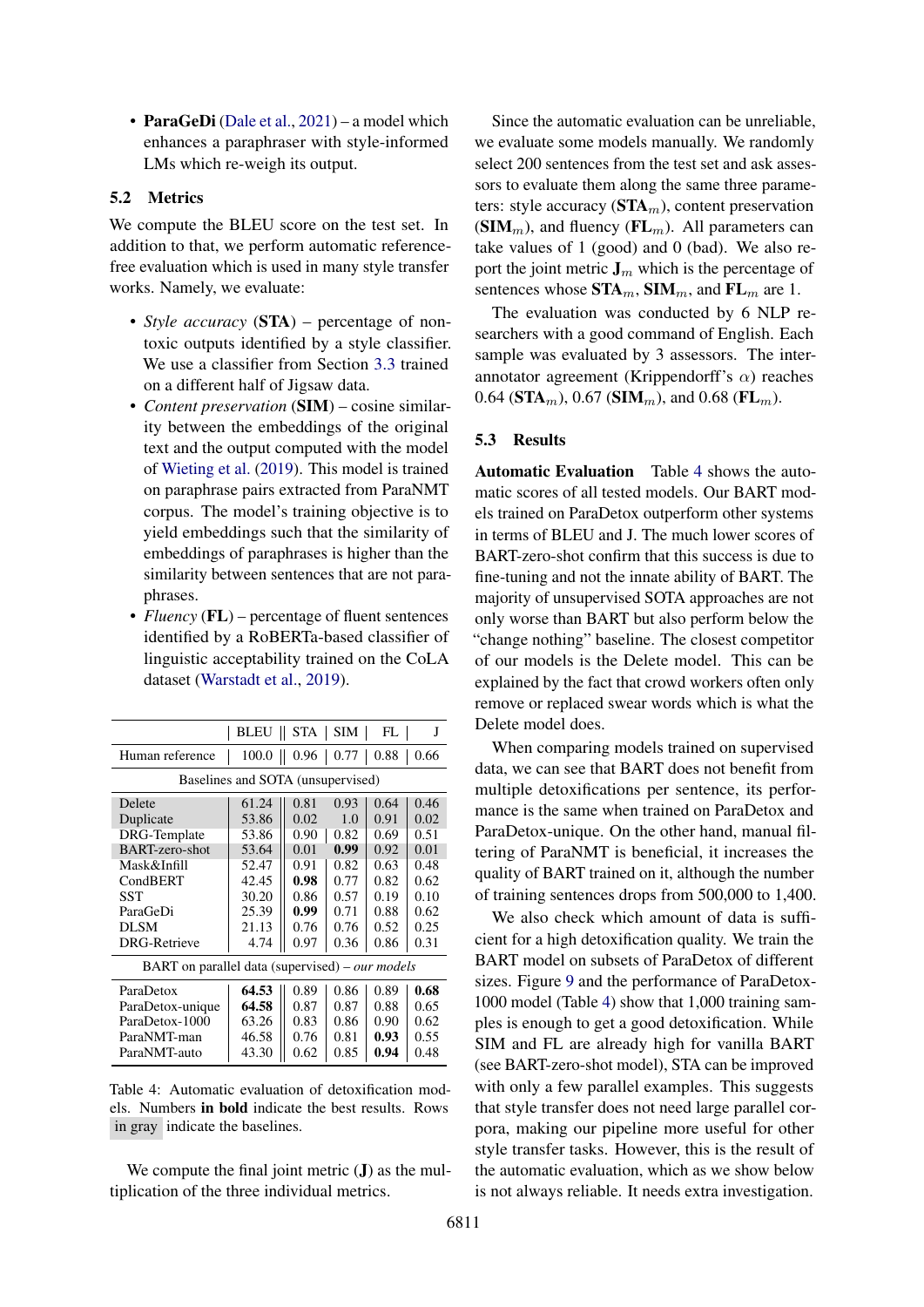<span id="page-8-1"></span>

| Original | economies of venezuela, iraq,<br>etc still shit.                                            | f <sup>*</sup> ck you, i wont do what you<br>tell me.        | your types of examples are idiotic.  |
|----------|---------------------------------------------------------------------------------------------|--------------------------------------------------------------|--------------------------------------|
| Delete   | economies of venezuela, iraq, etc still.                                                    | you, i wont do what you tell me. your types of examples are. |                                      |
| CondBERT | economies of venezuela, iraq, etc                                                           | unless i tell you, i wont do                                 | your types of examples are           |
|          | still exist today.                                                                          | what you tell me.                                            | very interesting.                    |
| ParaGeDi | economies of venezuela, iraq, etc still intact.                                             | Fick, I'll do what you say.                                  | Your types of examples are           |
|          |                                                                                             |                                                              | weird.                               |
|          | BART-ParaDetox economies of venezuela, iraq etc are still bad. I won't do what you tell me. |                                                              | Your types of examples are not good. |

Table 5: Examples of detoxifications by different models. Bad answers are shown in red, best answers in bold.

<span id="page-8-0"></span>

Figure 9: Scores of BART models trained on parallel data subsets of different sizes.

Table [5](#page-8-1) shows examples of different models output. Delete performs deterministic operations which can return disfluent text. CondBERT has to insert something instead of a toxic word, which is not always a good strategy. ParaGeDi generates sentences from scratch, which sometimes results in a distorted sense. BART trained on parallel data is usually free of these drawbacks. More examples of outputs are available in Appendix [B.](#page-13-0)

<span id="page-8-2"></span>

|                       | $STA_m$ | $SIM_m \mid FL_m$ |       | $J_m$ |
|-----------------------|---------|-------------------|-------|-------|
| Delete                | 0.785   | 0.445             | 0.365 | 0.21  |
| CondBERT              | 0.935   | 0.250             | 0.615 | 0.15  |
| ParaGeDi              | 0.930   | 0.415             | 0.870 | 0.37  |
| <b>BART-ParaDetox</b> | 0.830   | 0.925             | 0.960 | 0.76  |
| BART-ParaNMT-man      | 0.750   | 0.705             | 0.960 | 0.50  |

Table 6: Manual evaluation of detoxification models. Numbers in bold indicate the best results (with the statistical significance  $\alpha = 0.01$ ).

Manual Evaluation Manual evaluation (Table [6\)](#page-8-2) confirms the usefulness of parallel data. BARTs trained on parallel data outperform other competitors, even if the size of this data is small. However, manual and automatic evaluations do not always match. Here, the well-performing Delete model gets the lowest score.

Overall, assessors agree with automatic metrics

only in terms of fluency, their Spearman correlation  $r$  is 0.89. The manual style accuracy and content preservation are only moderately correlated with their automatic counterparts leaving space for further improvements. J and  $J_m$  almost do not correlate. Besides that, BLEU correlates only with content preservation score and is moderately inversely correlated with the style accuracy. Thus, BLEU measures only the degree of content preservation and cannot replace other metrics.

### 6 Conclusions

We present ParaDetox – an English parallel corpus for the detoxification task. It contains almost 12,000 user-generated toxic sentences manually rewritten by crowd workers. To the best of our knowledge, this is the first parallel detoxification dataset. We present a novel data collection pipeline and show that parallel data can be generated using only crowdsourcing. We also adopt this pipeline to the style-based distillation of paraphrase corpus.

We confirm the usefulness of our datasets by training sequence-to-sequence models on them. The experiments show that the use of parallel data yields models which significantly outperform style transfer models trained on non-parallel data. Besides that, we confirm that filtering the noisy parallel data can lead to considerable improvement.

We see that it is enough to get 1,000 parallel sentences to perform detoxification with high quality. This suggests that our pipeline can be successfully applied to create useful parallel resources for style transfer even in cases of limited finance or lack of crowd workers because the cost of generating 1,000 examples is very low.

Finally, we investigate the relationship between metrics and find that automatic evaluation does not always match the manual judgments and referencebased BLEU cannot replace human evaluation, because it measures content preservation.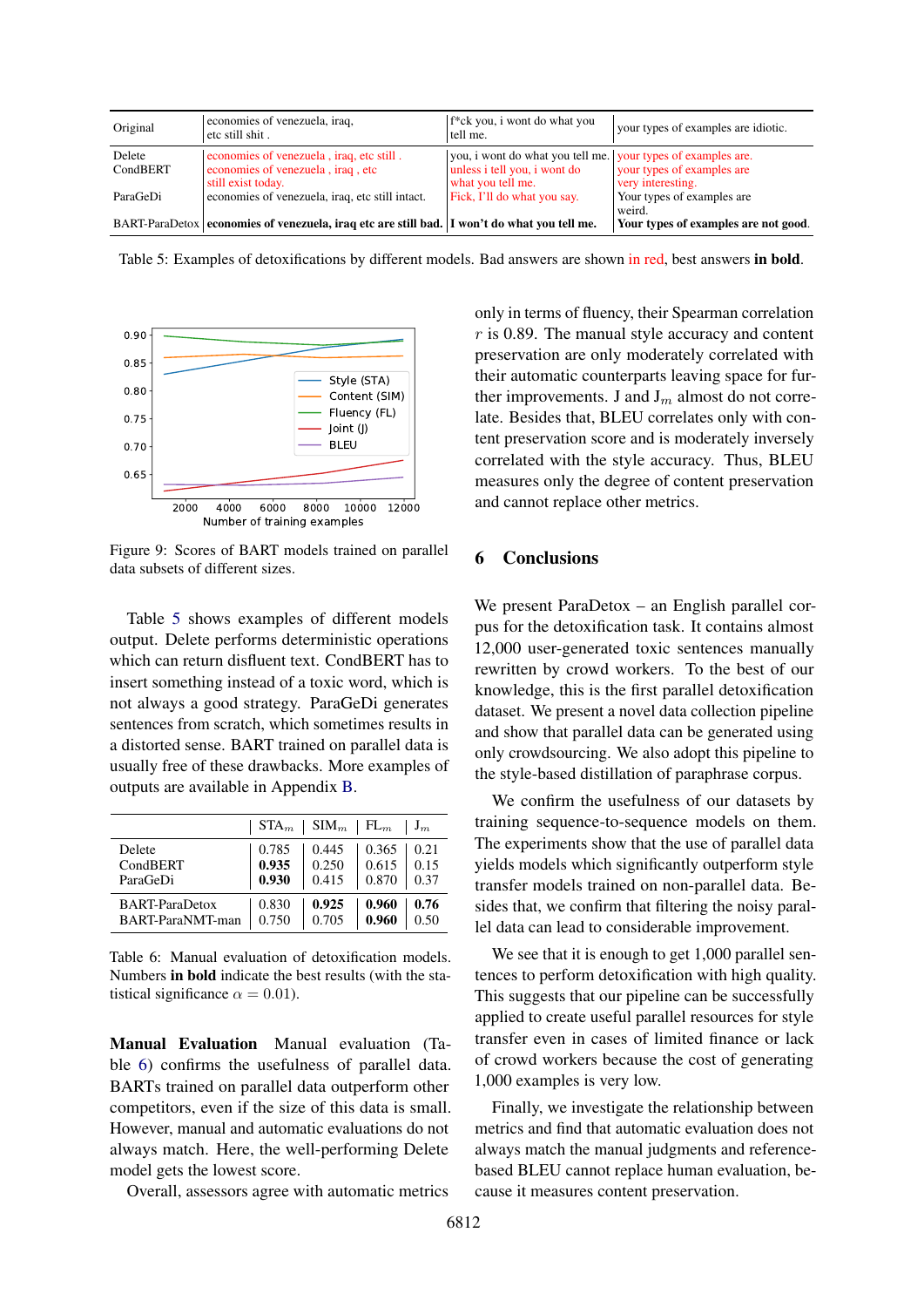### Acknowledgements

This work was supported by a joint MTS-Skoltech laboratory on AI.

### Ethical Considerations

The research on toxicity raises some ethical issues. In terms of our work, the parallel corpus we created can indeed be used in the reverse direction, i.e. to "toxify" sentences. However, although we did not thoroughly evaluate the quality of such toxification, our intuition is that it would not be high enough to make the corrupted sentences look natural. The reason is that the toxic part of our corpus consists of real toxic sentences fetched on the Internet, whereas their non-toxic counterparts are "translations" performed by crowd workers. We suggest that they obey the common regularities observed for *translationese* (texts manually translated from their original language into a different one): they differ from regular texts in terms of vocabulary [\(Koppel and Ordan,](#page-9-10) [2011\)](#page-9-10) and syntax [\(Lem](#page-10-16)[bersky et al.,](#page-10-16) [2011\)](#page-10-16). The manually detoxified texts are different from the original non-toxic texts written by Internet users from scratch. While they are still recognized by human assessors as plausible sentences, we suggest that a sequence-to-sequence model trained to get translationese as input would not be as successful in transforming real texts (as it was shown for machine translation models [\(Freitag](#page-9-11) [et al.,](#page-9-11) [2019\)](#page-9-11)).

Thus, although our corpus can be used in the reverse direction, it is not symmetric, which makes it less efficient as training datasets for "toxifiers". However, we should emphasize that these statements are our hypotheses and should be further investigated. Finally, we argue that the risk of using our corpus for toxification is perhaps not game-changing, as simpler approaches based on patterns (e.g. including a set of predefined obscene fragments into neutral texts) can serve the same purpose relatively well.

#### References

<span id="page-9-0"></span>Luke Breitfeller, Emily Ahn, David Jurgens, and Yulia Tsvetkov. 2019. [Finding microaggressions in the](https://doi.org/10.18653/v1/D19-1176) [wild: A case for locating elusive phenomena in so](https://doi.org/10.18653/v1/D19-1176)[cial media posts.](https://doi.org/10.18653/v1/D19-1176) In *Proceedings of the 2019 Conference on Empirical Methods in Natural Language Processing and the 9th International Joint Conference on Natural Language Processing (EMNLP-* *IJCNLP)*, pages 1664–1674, Hong Kong, China. Association for Computational Linguistics.

- <span id="page-9-8"></span>Eleftheria Briakou, Di Lu, Ke Zhang, and Joel Tetreault. 2021. [Olá, bonjour, salve! XFORMAL: A](https://doi.org/10.18653/v1/2021.naacl-main.256) [benchmark for multilingual formality style transfer.](https://doi.org/10.18653/v1/2021.naacl-main.256) In *Proceedings of the 2021 Conference of the North American Chapter of the Association for Computational Linguistics: Human Language Technologies*, pages 3199–3216, Online. Association for Computational Linguistics.
- <span id="page-9-1"></span>Keith Carlson, Allen Riddell, and Daniel Rockmore. 2018. [Evaluating prose style transfer with the bible.](https://arxiv.org/abs/1711.04731) *Royal Society Open Science*, 5.
- <span id="page-9-7"></span>David Dale, Anton Voronov, Daryna Dementieva, Varvara Logacheva, Olga Kozlova, Nikita Semenov, and Alexander Panchenko. 2021. [Text detoxification us](https://aclanthology.org/2021.emnlp-main.629)[ing large pre-trained neural models.](https://aclanthology.org/2021.emnlp-main.629) In *Proceedings of the 2021 Conference on Empirical Methods in Natural Language Processing*, pages 7979–7996, Online and Punta Cana, Dominican Republic. Association for Computational Linguistics.
- <span id="page-9-9"></span>Alexander P. Dawid and Allan Skene. 1979. [Maximum](https://www.jstor.org/stable/2346806) [likelihood estimation of observer error-rates using](https://www.jstor.org/stable/2346806) [the em algorithm.](https://www.jstor.org/stable/2346806) *Journal of The Royal Statistical Society Series C-applied Statistics*, 28:20–28.
- <span id="page-9-11"></span>Markus Freitag, Isaac Caswell, and Scott Roy. 2019. [APE at scale and its implications on MT evaluation](https://doi.org/10.18653/v1/W19-5204) [biases.](https://doi.org/10.18653/v1/W19-5204) In *Proceedings of the Fourth Conference on Machine Translation (Volume 1: Research Papers)*, pages 34–44, Florence, Italy. Association for Computational Linguistics.
- <span id="page-9-2"></span>Zhenxin Fu, Xiaoye Tan, Nanyun Peng, Dongyan Zhao, and Rui Yan. 2018. [Style transfer in text: Explo](https://ojs.aaai.org/index.php/AAAI/article/view/11330)[ration and evaluation.](https://ojs.aaai.org/index.php/AAAI/article/view/11330) *Proceedings of the AAAI Conference on Artificial Intelligence*, 32(1).
- <span id="page-9-3"></span>Junxian He, Xinyi Wang, Graham Neubig, and Taylor Berg-Kirkpatrick. 2020. [A probabilistic formu](https://openreview.net/forum?id=HJlA0C4tPS)[lation of unsupervised text style transfer.](https://openreview.net/forum?id=HJlA0C4tPS) In *8th International Conference on Learning Representations, ICLR 2020, Addis Ababa, Ethiopia, April 26- 30, 2020*. OpenReview.net.
- <span id="page-9-4"></span>Jigsaw. 2018. Toxic comment classification challenge. [https://www.kaggle.com/c/jigsaw-toxic-comment](https://www.kaggle.com/c/jigsaw-toxic-comment-classification-challenge)[classification-challenge.](https://www.kaggle.com/c/jigsaw-toxic-comment-classification-challenge) Accessed: 2021-03-01.
- <span id="page-9-5"></span>Jigsaw. 2019. Jigsaw unintended bias in toxicity classification. [https://www.kaggle.com/c/jigsaw](https://www.kaggle.com/c/jigsaw-unintended-bias-in-toxicity-classification)[unintended-bias-in-toxicity-classification.](https://www.kaggle.com/c/jigsaw-unintended-bias-in-toxicity-classification) Accessed: 2021-03-01.
- <span id="page-9-6"></span>Jigsaw. 2020. Jigsaw multilingual toxic comment classification. [https://www.kaggle.com/c/jigsaw](https://www.kaggle.com/c/jigsaw-multilingual-toxic-comment-classification)[multilingual-toxic-comment-classification.](https://www.kaggle.com/c/jigsaw-multilingual-toxic-comment-classification) Accessed: 2021-03-01.
- <span id="page-9-10"></span>Moshe Koppel and Noam Ordan. 2011. [Translationese](https://aclanthology.org/P11-1132) [and its dialects.](https://aclanthology.org/P11-1132) In *Proceedings of the 49th Annual Meeting of the Association for Computational*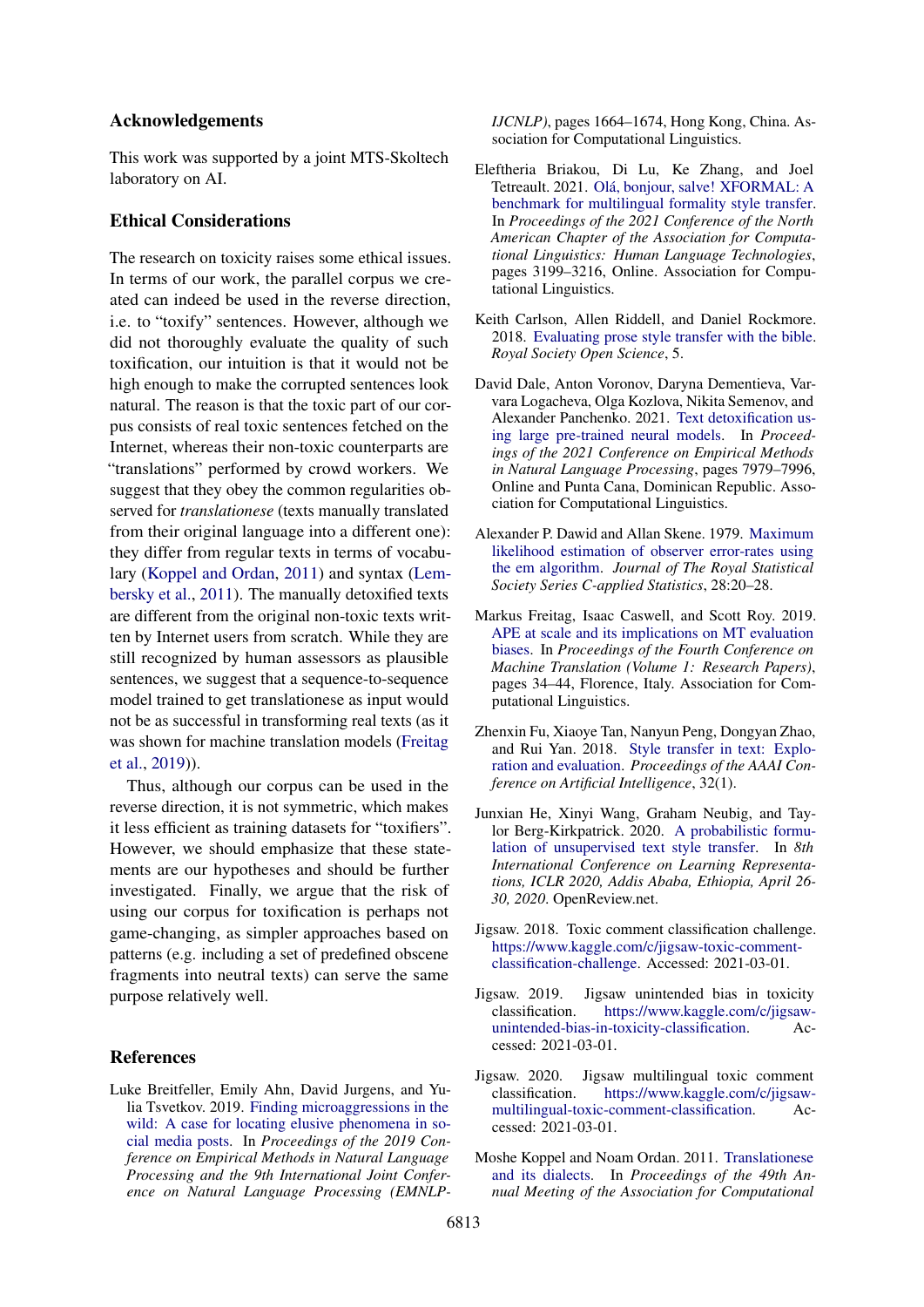*Linguistics: Human Language Technologies*, pages 1318–1326, Portland, Oregon, USA. Association for Computational Linguistics.

- <span id="page-10-10"></span>Léo Laugier, John Pavlopoulos, Jeffrey Sorensen, and Lucas Dixon. 2021. [Civil rephrases of toxic texts](https://aclanthology.org/2021.eacl-main.124) [with self-supervised transformers.](https://aclanthology.org/2021.eacl-main.124) In *Proceedings of the 16th Conference of the European Chapter of the Association for Computational Linguistics: Main Volume*, pages 1442–1461, Online. Association for Computational Linguistics.
- <span id="page-10-9"></span>Joosung Lee. 2020. [Stable style transformer: Delete](https://aclanthology.org/2020.inlg-1.25) [and generate approach with encoder-decoder for text](https://aclanthology.org/2020.inlg-1.25) [style transfer.](https://aclanthology.org/2020.inlg-1.25) In *Proceedings of the 13th International Conference on Natural Language Generation*, pages 195–204, Dublin, Ireland. Association for Computational Linguistics.
- <span id="page-10-16"></span>Gennadi Lembersky, Noam Ordan, and Shuly Wintner. 2011. [Language models for machine transla](https://aclanthology.org/D11-1034)[tion: Original vs. translated texts.](https://aclanthology.org/D11-1034) In *Proceedings of the 2011 Conference on Empirical Methods in Natural Language Processing*, pages 363–374, Edinburgh, Scotland, UK. Association for Computational Linguistics.
- <span id="page-10-11"></span>Mike Lewis, Yinhan Liu, Naman Goyal, Marjan Ghazvininejad, Abdelrahman Mohamed, Omer Levy, Veselin Stoyanov, and Luke Zettlemoyer. 2020. [BART: Denoising sequence-to-sequence pre](https://doi.org/10.18653/v1/2020.acl-main.703)[training for natural language generation, translation,](https://doi.org/10.18653/v1/2020.acl-main.703) [and comprehension.](https://doi.org/10.18653/v1/2020.acl-main.703) In *Proceedings of the 58th Annual Meeting of the Association for Computational Linguistics*, pages 7871–7880, Online. Association for Computational Linguistics.
- <span id="page-10-4"></span>Juncen Li, Robin Jia, He He, and Percy Liang. 2018. [Delete, retrieve, generate: a simple approach to sen](https://doi.org/10.18653/v1/N18-1169)[timent and style transfer.](https://doi.org/10.18653/v1/N18-1169) In *Proceedings of the 2018 Conference of the North American Chapter of the Association for Computational Linguistics: Human Language Technologies, Volume 1 (Long Papers)*, pages 1865–1874, New Orleans, Louisiana. Association for Computational Linguistics.
- <span id="page-10-12"></span>Yinhan Liu, Myle Ott, Naman Goyal, Jingfei Du, Mandar Joshi, Danqi Chen, Omer Levy, Mike Lewis, Luke Zettlemoyer, and Veselin Stoyanov. 2019. [Roberta: A robustly optimized BERT pretraining ap](http://arxiv.org/abs/1907.11692)[proach.](http://arxiv.org/abs/1907.11692) *CoRR*, abs/1907.11692.
- <span id="page-10-8"></span>Fuli Luo, Peng Li, Jie Zhou, Pengcheng Yang, Baobao Chang, Xu Sun, and Zhifang Sui. 2019. [A dual rein](https://doi.org/10.24963/ijcai.2019/711)[forcement learning framework for unsupervised text](https://doi.org/10.24963/ijcai.2019/711) [style transfer.](https://doi.org/10.24963/ijcai.2019/711) In *Proceedings of the Twenty-Eighth International Joint Conference on Artificial Intelligence, IJCAI 2019, Macao, China, August 10-16, 2019*, pages 5116–5122. ijcai.org.
- <span id="page-10-6"></span>Eric Malmi, Aliaksei Severyn, and Sascha Rothe. 2020. [Unsupervised text style transfer with padded masked](https://doi.org/10.18653/v1/2020.emnlp-main.699) [language models.](https://doi.org/10.18653/v1/2020.emnlp-main.699) In *Proceedings of the 2020 Conference on Empirical Methods in Natural Language Processing (EMNLP)*, pages 8671–8680, Online. Association for Computational Linguistics.
- <span id="page-10-1"></span>Cicero Nogueira dos Santos, Igor Melnyk, and Inkit Padhi. 2018. [Fighting offensive language on social](https://doi.org/10.18653/v1/P18-2031) [media with unsupervised text style transfer.](https://doi.org/10.18653/v1/P18-2031) In *Proceedings of the 56th Annual Meeting of the Association for Computational Linguistics (Volume 2: Short Papers)*, pages 189–194, Melbourne, Australia. Association for Computational Linguistics.
- <span id="page-10-0"></span>Carla Perez Almendros, Luis Espinosa Anke, and Steven Schockaert. 2020. [Don't patronize me! an](https://doi.org/10.18653/v1/2020.coling-main.518) [annotated dataset with patronizing and condescend](https://doi.org/10.18653/v1/2020.coling-main.518)[ing language towards vulnerable communities.](https://doi.org/10.18653/v1/2020.coling-main.518) In *Proceedings of the 28th International Conference on Computational Linguistics*, pages 5891–5902, Barcelona, Spain (Online). International Committee on Computational Linguistics.
- <span id="page-10-3"></span>Reid Pryzant, Richard Diehl Martinez, Nathan Dass, Sadao Kurohashi, Dan Jurafsky, and Diyi Yang. 2020. Automatically neutralizing subjective bias in text. In *Proceedings of the aaai conference on artificial intelligence*, volume 34, pages 480–489.
- <span id="page-10-5"></span>Sudha Rao and Joel Tetreault. 2018. [Dear sir or](https://doi.org/10.18653/v1/N18-1012) [madam, may I introduce the GYAFC dataset: Cor](https://doi.org/10.18653/v1/N18-1012)[pus, benchmarks and metrics for formality style](https://doi.org/10.18653/v1/N18-1012) [transfer.](https://doi.org/10.18653/v1/N18-1012) In *Proceedings of the 2018 Conference of the North American Chapter of the Association for Computational Linguistics: Human Language Technologies, Volume 1 (Long Papers)*, pages 129–140, New Orleans, Louisiana. Association for Computational Linguistics.
- <span id="page-10-14"></span>Rico Sennrich, Barry Haddow, and Alexandra Birch. 2016. [Neural machine translation of rare words](https://doi.org/10.18653/v1/P16-1162) [with subword units.](https://doi.org/10.18653/v1/P16-1162) In *Proceedings of the 54th Annual Meeting of the Association for Computational Linguistics (Volume 1: Long Papers)*, pages 1715– 1725, Berlin, Germany. Association for Computational Linguistics.
- <span id="page-10-7"></span>Tianxiao Shen, Tao Lei, Regina Barzilay, and Tommi Jaakkola. 2017. [Style transfer from non-parallel text](https://proceedings.neurips.cc/paper/2017/file/2d2c8394e31101a261abf1784302bf75-Paper.pdf) [by cross-alignment.](https://proceedings.neurips.cc/paper/2017/file/2d2c8394e31101a261abf1784302bf75-Paper.pdf) In *Advances in Neural Information Processing Systems*, volume 30. Curran Associates, Inc.
- <span id="page-10-2"></span>Minh Tran, Yipeng Zhang, and Mohammad Soleymani. 2020. [Towards a friendly online community: An](https://doi.org/10.18653/v1/2020.coling-main.190) [unsupervised style transfer framework for profan](https://doi.org/10.18653/v1/2020.coling-main.190)[ity redaction.](https://doi.org/10.18653/v1/2020.coling-main.190) In *Proceedings of the 28th International Conference on Computational Linguistics*, pages 2107–2114, Barcelona, Spain (Online). International Committee on Computational Linguistics.
- <span id="page-10-15"></span>Alex Warstadt, Amanpreet Singh, and Samuel R. Bowman. 2019. [Neural network acceptability judgments.](https://doi.org/10.1162/tacl_a_00290) *Transactions of the Association for Computational Linguistics*, 7:625–641.
- <span id="page-10-13"></span>John Wieting, Mohit Bansal, Kevin Gimpel, and Karen Livescu. 2016. [Towards universal paraphrastic sen](http://arxiv.org/abs/1511.08198)[tence embeddings.](http://arxiv.org/abs/1511.08198) In *4th International Conference on Learning Representations, ICLR 2016, San Juan, Puerto Rico, May 2-4, 2016, Conference Track Proceedings*.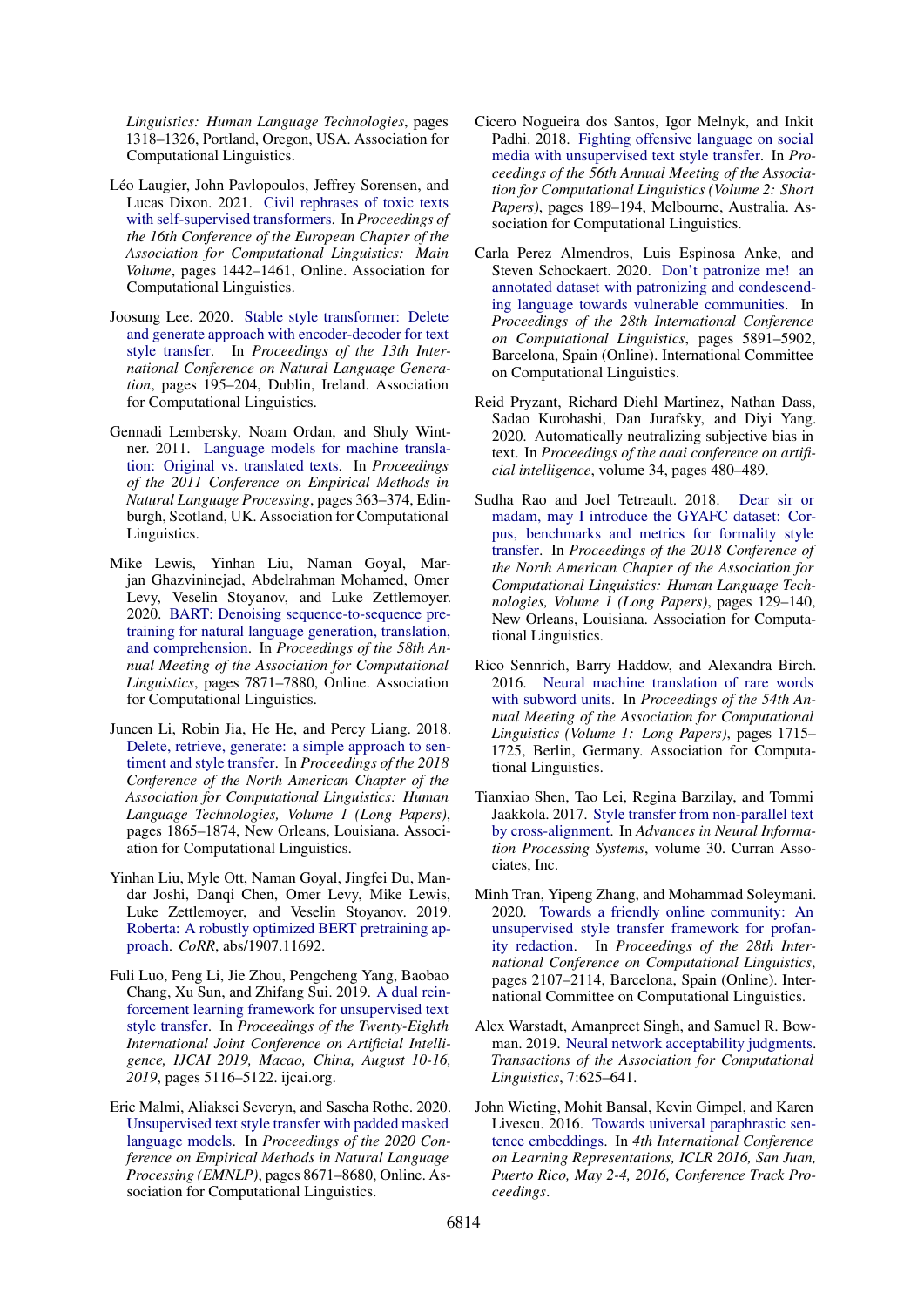- <span id="page-11-4"></span>John Wieting, Taylor Berg-Kirkpatrick, Kevin Gimpel, and Graham Neubig. 2019. [Beyond BLEU:training](https://doi.org/10.18653/v1/P19-1427) [neural machine translation with semantic similarity.](https://doi.org/10.18653/v1/P19-1427) In *Proceedings of the 57th Annual Meeting of the Association for Computational Linguistics*, pages 4344–4355, Florence, Italy. Association for Computational Linguistics.
- <span id="page-11-1"></span>John Wieting and Kevin Gimpel. 2018. [ParaNMT-](https://doi.org/10.18653/v1/P18-1042)[50M: Pushing the limits of paraphrastic sentence em](https://doi.org/10.18653/v1/P18-1042)[beddings with millions of machine translations.](https://doi.org/10.18653/v1/P18-1042) In *Proceedings of the 56th Annual Meeting of the Association for Computational Linguistics (Volume 1: Long Papers)*, pages 451–462, Melbourne, Australia. Association for Computational Linguistics.
- <span id="page-11-2"></span>Xing Wu, Tao Zhang, Liangjun Zang, Jizhong Han, and Songlin Hu. 2019. [Mask and infill: Apply](https://doi.org/10.24963/ijcai.2019/732)[ing masked language model for sentiment transfer.](https://doi.org/10.24963/ijcai.2019/732) In *Proceedings of the Twenty-Eighth International Joint Conference on Artificial Intelligence (IJCAI-19)*, pages 5271–5277.
- <span id="page-11-0"></span>Marcos Zampieri, Shervin Malmasi, Preslav Nakov, Sara Rosenthal, Noura Farra, and Ritesh Kumar. 2019. [SemEval-2019 task 6: Identifying and catego](https://doi.org/10.18653/v1/S19-2010)[rizing offensive language in social media \(OffensE](https://doi.org/10.18653/v1/S19-2010)[val\).](https://doi.org/10.18653/v1/S19-2010) In *Proceedings of the 13th International Workshop on Semantic Evaluation*, pages 75–86, Minneapolis, Minnesota, USA. Association for Computational Linguistics.
- <span id="page-11-3"></span>Yi Zhang, Tao Ge, and Xu Sun. 2020. [Parallel data](https://doi.org/10.18653/v1/2020.acl-main.294) [augmentation for formality style transfer.](https://doi.org/10.18653/v1/2020.acl-main.294) In *Proceedings of the 58th Annual Meeting of the Association for Computational Linguistics*, pages 3221– 3228, Online. Association for Computational Linguistics.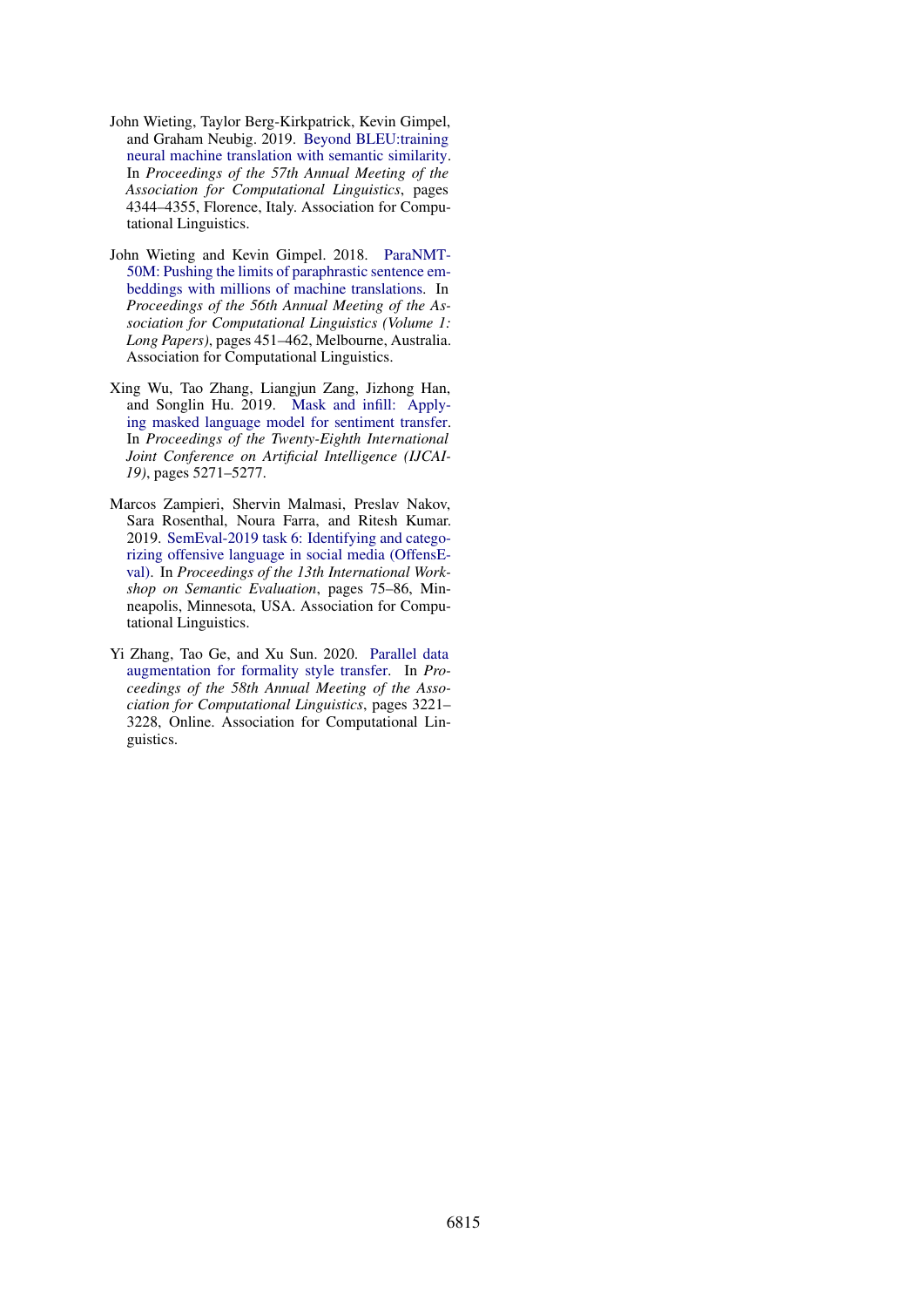# <span id="page-12-0"></span>A ParaDetox Samples

| Original    | my computer is broken and my phone too!! wtf is this devil sh*t???                                                                                          |
|-------------|-------------------------------------------------------------------------------------------------------------------------------------------------------------|
| Paraphrases | My computer is broken and my phone too! So disappointed!<br>My computer is broken and my phone too, what is this?<br>Both my computer and phone are broken. |
| Original    | sh <sup>*</sup> t is crazy around here.                                                                                                                     |
| Paraphrases | It is crazy around here.<br>Stuff is crazy around here.<br>Something is crazy around here.                                                                  |
| Original    | delete the page and shut up                                                                                                                                 |
| Paraphrases | Delete the page and stay silent.<br>please delete the page<br>delete the page                                                                               |
| Original    | massive and sustained public pressure is the only way to get these<br>b*stards to act.                                                                      |
| Paraphrases | Massive and sustained public pressure is the only way to get them to act.<br>massive and sustained preasure is the only way to get these people to act      |
| Original    | f*ck you taking credit for some sh*t i wanted to do                                                                                                         |
| Paraphrases | You are taking credit for something I wanted to do<br>You're taking credit fro something i wanted to do.                                                    |
| Original    | you gotta admit that was f*ckin hilarious though!                                                                                                           |
| Paraphrases | you got to admit that was very hilarious though!<br>you gotta admit that was hilarious though!                                                              |
| Original    | as an american who thought it was a d*ck joke, thanks.                                                                                                      |
| Paraphrases | as an american who thought it was a joke, thanks<br>As an American who thought it was a bad joke, thanks                                                    |
| Original    | for whatever reason, your comment just blew my f*cking mind.                                                                                                |
| Paraphrases | For whatever reason, your comment just blew my mind.<br>for whatever reason, your comment just amazes me.                                                   |
| Original    | what exactly is your f*cking problem here?                                                                                                                  |
| Paraphrases | What exactly is your problem here?                                                                                                                          |
| Original    | who the f*ck are you gona call when that happens.                                                                                                           |
| Paraphrases | Who are you gonna call when that happens?                                                                                                                   |
| Original    | some idiots no longer believe in national sovereignty.                                                                                                      |
| Paraphrases | Some people no longer believe in national sovereignty                                                                                                       |
| Original    | i was f*ckin bored as sh*t                                                                                                                                  |
| Paraphrases | I was bored                                                                                                                                                 |

<span id="page-12-1"></span>Table [7](#page-12-1) shows the examples of manually detoxified parallel sentences from the ParaDetox corpus.

Table 7: Examples of detoxified sentences from the collected parallel corpus.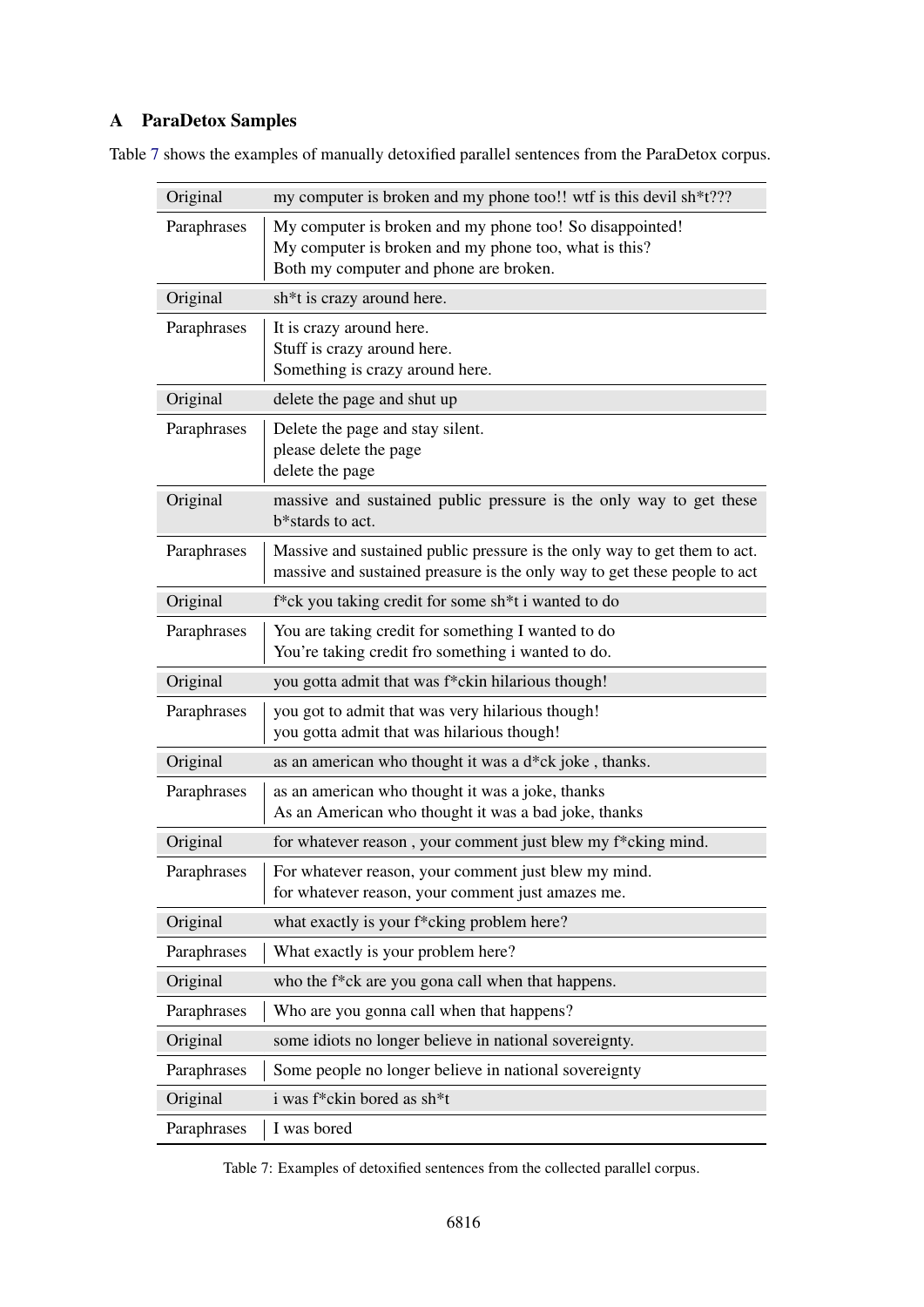# <span id="page-13-0"></span>B Outputs of Detoxification Models

Table [8](#page-13-1) contains the outputs of four well-performing detoxification models: Delete model which determin-istically removes swear words, unsupervised ParaGeDi and CondBERT models [\(Dale et al.,](#page-9-7) [2021\)](#page-9-7), and BART model fine-tuned on our parallel ParaDetox dataset.

<span id="page-13-1"></span>

| Original                                                | at least one party gives a cr*p about humans after birth.                                                                                                                                                                                                           |
|---------------------------------------------------------|---------------------------------------------------------------------------------------------------------------------------------------------------------------------------------------------------------------------------------------------------------------------|
| Delete<br>CondBERT<br>ParaGeDi<br><b>BART-ParaDetox</b> | at least one party gives a about humans after birth.<br>at least one party gives a whole story about humans after birth.<br>At the same time, at least one party doesn't believe in human life<br>after birth<br>at least one party cares about humans after birth. |
| Original                                                | gosh, discrimination is such a b*tch!                                                                                                                                                                                                                               |
| Delete<br>CondBERT<br>ParaGeDi<br><b>BART-ParaDetox</b> | gosh, discrimination is such a!<br>gosh, discrimination is such a thing!<br>Gosh, discrimination is a bit of a bad thing!<br><b>Discrimination is bad!</b>                                                                                                          |
| Original                                                | he ll f*ck that up too.                                                                                                                                                                                                                                             |
| Delete<br>CondBERT<br>ParaGeDi<br><b>BART-ParaDetox</b> | he ll that up too.<br>he ll ' ve picked that up too.<br>He'll get that up.<br>He will mess that up too.                                                                                                                                                             |
| Original                                                | whats the title of this report, no sh*t?                                                                                                                                                                                                                            |
| Delete<br>CondBERT<br>ParaGeDi<br><b>BART-ParaDetox</b> | whats the title of this report, no?<br>whats the title of this report, no stuff?<br>What's the name of the report, no?<br>whats the title of this report?                                                                                                           |
| Original                                                | because its f*cking reposted so much                                                                                                                                                                                                                                |
| Delete<br>CondBERT<br>ParaGeDi<br><b>BART-ParaDetox</b> | because its reposted so much<br>because its parents have been reposted so much<br>Because it'd been so much re-enacted.<br>Because it reposted so much.                                                                                                             |
| Original                                                | to suggest otherwise is stupidly inflammatory.                                                                                                                                                                                                                      |
| Delete<br>CondBERT<br>ParaGeDi<br><b>BART-ParaDetox</b> | to suggest otherwise is stupidly inflammatory.<br>to suggest otherwise is not necessarily inflammatory.<br>Saying otherwise would be a bad thing.<br>To suggest otherwise is inappropriate.                                                                         |
| Original                                                | he hasn t done sh <sup>*</sup> t for palestine.                                                                                                                                                                                                                     |
| Delete<br>CondBERT<br>ParaGeDi<br><b>BART-ParaDetox</b> | he hasn t done for palestine.<br>he hasn t done much else for palestine.<br>He hasn't done it for palestine.<br>He hasn't done anything for palestine.                                                                                                              |

Table 8: Examples of detoxifications by different models. Bad answers are shown in red, the best answers in bold.